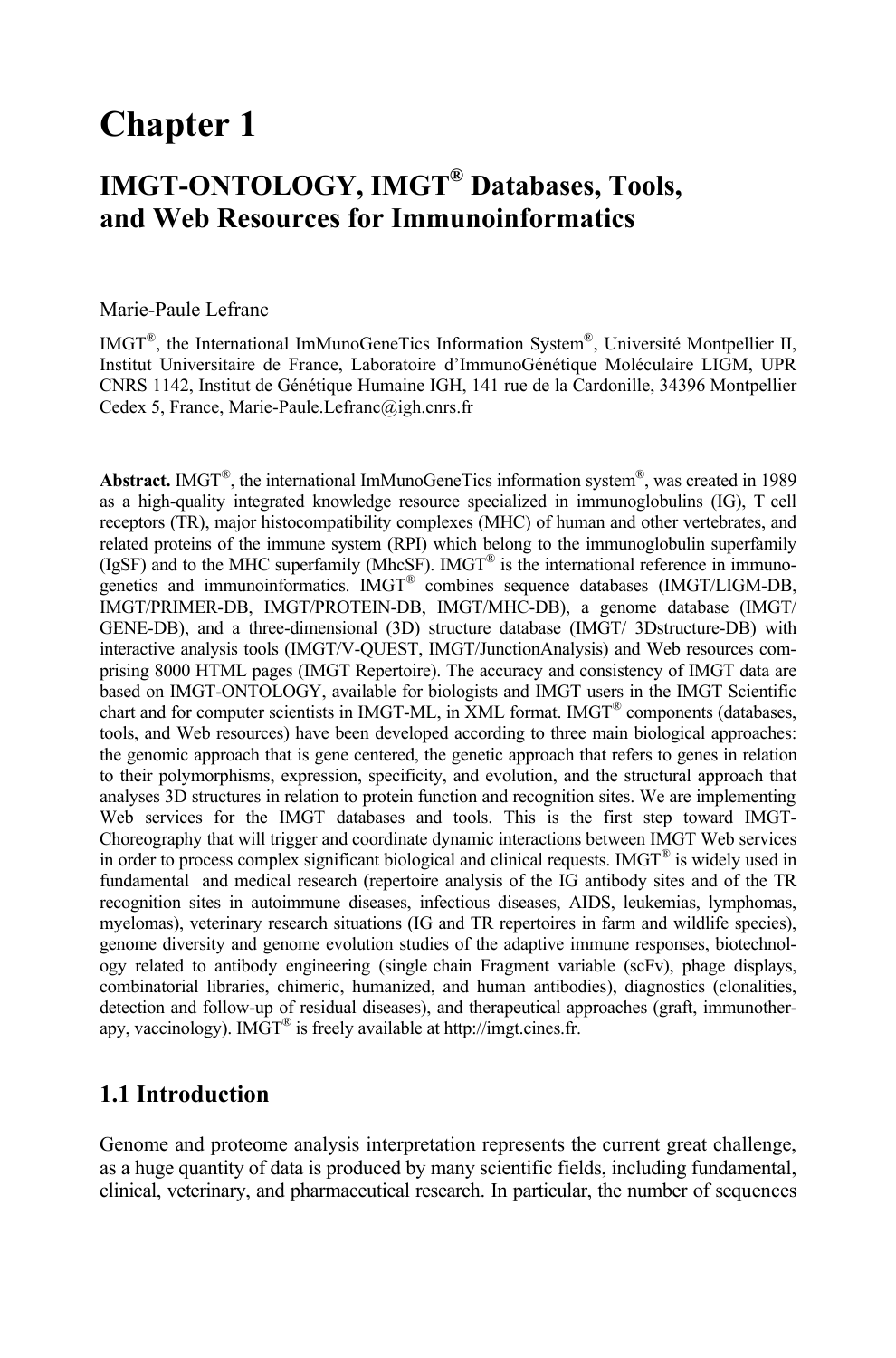and related data published in the immunogenetics fields is growing exponentially. The number of potential protein forms of the antigen receptors, immunoglobulins (IG), and T cell receptors (TR) is almost unlimited. The potential repertoire of each individual is estimated to comprise about  $10^{12}$  different IG (or antibodies) and  $10^{12}$ different TR, and the limiting factor is only the number of B and T cells that an organism is genetically programmed to produce. This huge diversity is inherent to the particularly complex and unique molecular synthesis and genetics of the antigen receptor chains. This includes biological mechanisms such as DNA molecular rearrangements in multiple loci (three for IG and four for TR in humans) located on different chromosomes (four in humans), nucleotide deletions and insertions at the rearrangement junctions (or N-diversity), and somatic hypermutations in the IG loci (Lefranc and Lefranc 2001a; Lefranc and Lefranc 2001b).

IMGT® (http://imgt.cines.fr), the international ImMunoGeneTics information system® (Lefranc, Giudicelli, Kaas, Duprat, Jabado-Michaloud, Scaviner, Ginestoux, Clément, Chaume, and Lefranc 2005a), was created in 1989, by the Laboratoire d'ImmunoGénétique Moléculaire (LIGM) (Université Montpellier II and CNRS) at Montpellier, France, in order to standardize and manage the complexity of the immunogenetics data. IMGT $^{\circ}$  is the international reference in immunogenetics and immunoinformatics, and represents a high-quality integrated knowledge resource, specialized in the IG, TR, major histocompatibility complex (MHC) of human and other vertebrates, and related proteins of the immune systems (RPI) of any species which belong to the immunoglobulin superfamily (IgSF) and to the MHC superfamily (MhcSF). As such,  $IMGT^{\otimes}$  provides a common access to standardized data from genome, proteome, genetics, and three-dimensional (3D) structures.

## **1.2 The IMGT® Information System**

The IMGT® information system consists of databases, tools, and Web resources (Lefranc, Clément, Kaas, Duprat, Chastellan, Coelho, Combres, Ginestoux, Giudicelli, Chaume, and Lefranc 2004a; Lefranc, Giudicelli, Ginestoux, Bosc, Folch, Guiraudou, Jabado-Michaloud, Magris, Scaviner, Thouvenin, Combres, Girod, Jeanjean, Protat, Monod, Duprat, Kaas, Pommié, Chaume, and Lefranc 2004b; Lefranc et al. 2005a). Databases and tools are summarized in Fig. 1.

Databases include several sequence databases (IMGT/LIGM-DB, IMGT/MHC-DB, IMGT/PRIMER-DB, IMGT/PROTEIN-DB), a genome database (IMGT/ GENE-DB), and a 3D structure database (IMGT/3Dstructure-DB). Interactive tools are provided for nucleotide and amino acid sequence analysis (IMGT/V-QUEST, IMGT/JunctionAnalysis, IMGT/Allele-Align, IMGT/PhyloGene, IMGT/Domain-Display), genome analysis (IMGT/LocusView, IMGT/ GeneView, IMGT/Gene-Search, IMGT/CloneSearch, IMGT/GeneInfo, IMGT/GeneFrequency), and 3D structure analysis (IMGT/StructuralQuery, IMGT/DomainGapAlign, IMGT/Collierde-Perles, IMGT/DomainSuperimpose). Web resources (IMGT Marie-Paule page) comprise 8000 HTML pages of synthesis [IMGT Repertoire (for IG and TR, MHC, RPI)], of knowledge [IMGT Scientific chart, IMGT Education] (Aide-mémoire, Tutorials, Questions and answers), IMGT Lexique, The IMGT Medical page, The IMGT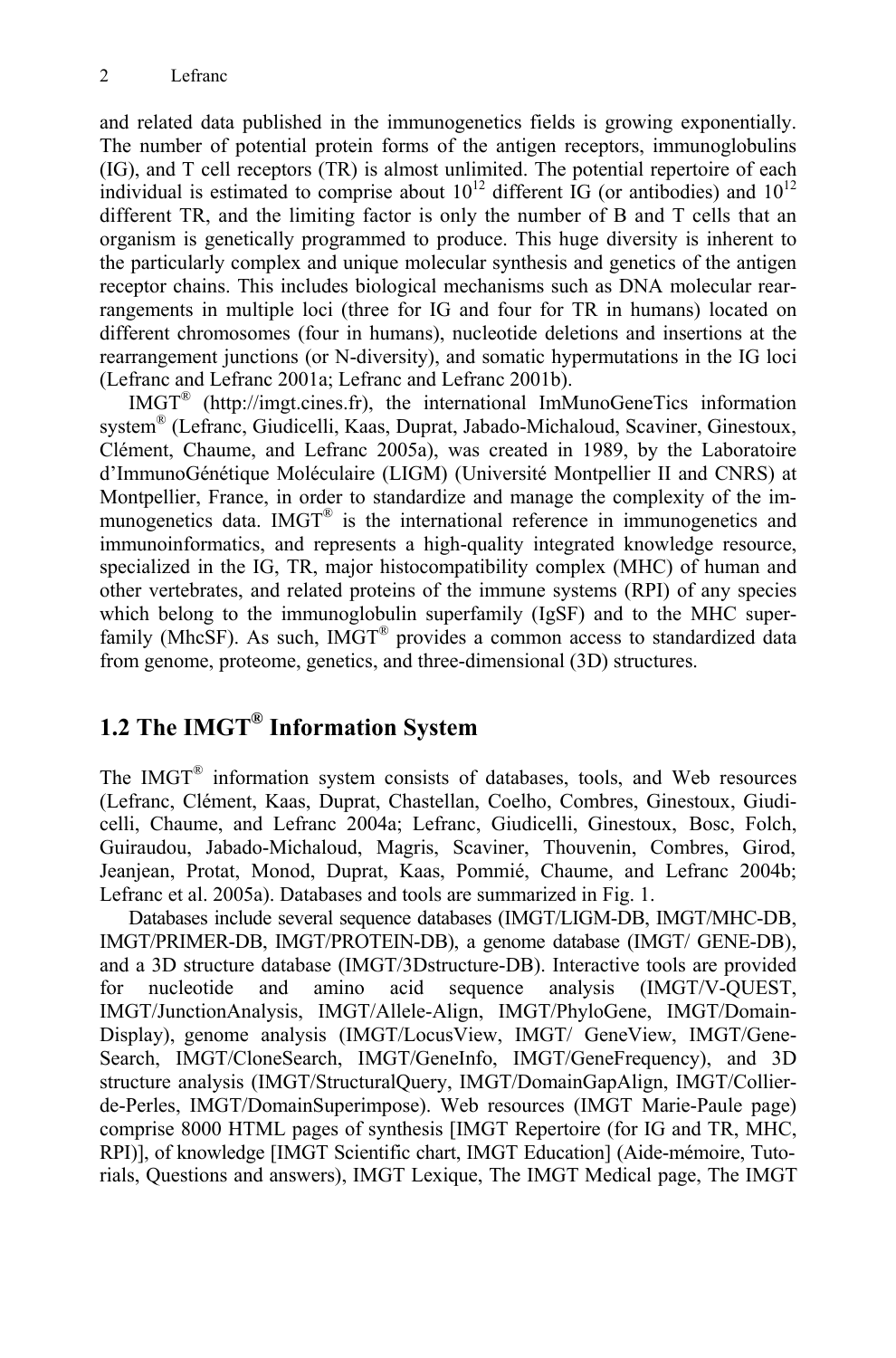

**Fig. 1.** IMGT®, the international ImMunoGeneTics information system® (http://imgt.cines.fr) databases and tools. The IMGT Repertoire and other IMGT Web resources are not shown. Examples of interactions between the databases (cylinders) and tools (rectangles) in the genomic, genetic and structural approaches are represented respectively by continuous, dotted and broken lines. (A color version of this figure appears between pages 76 and 77.)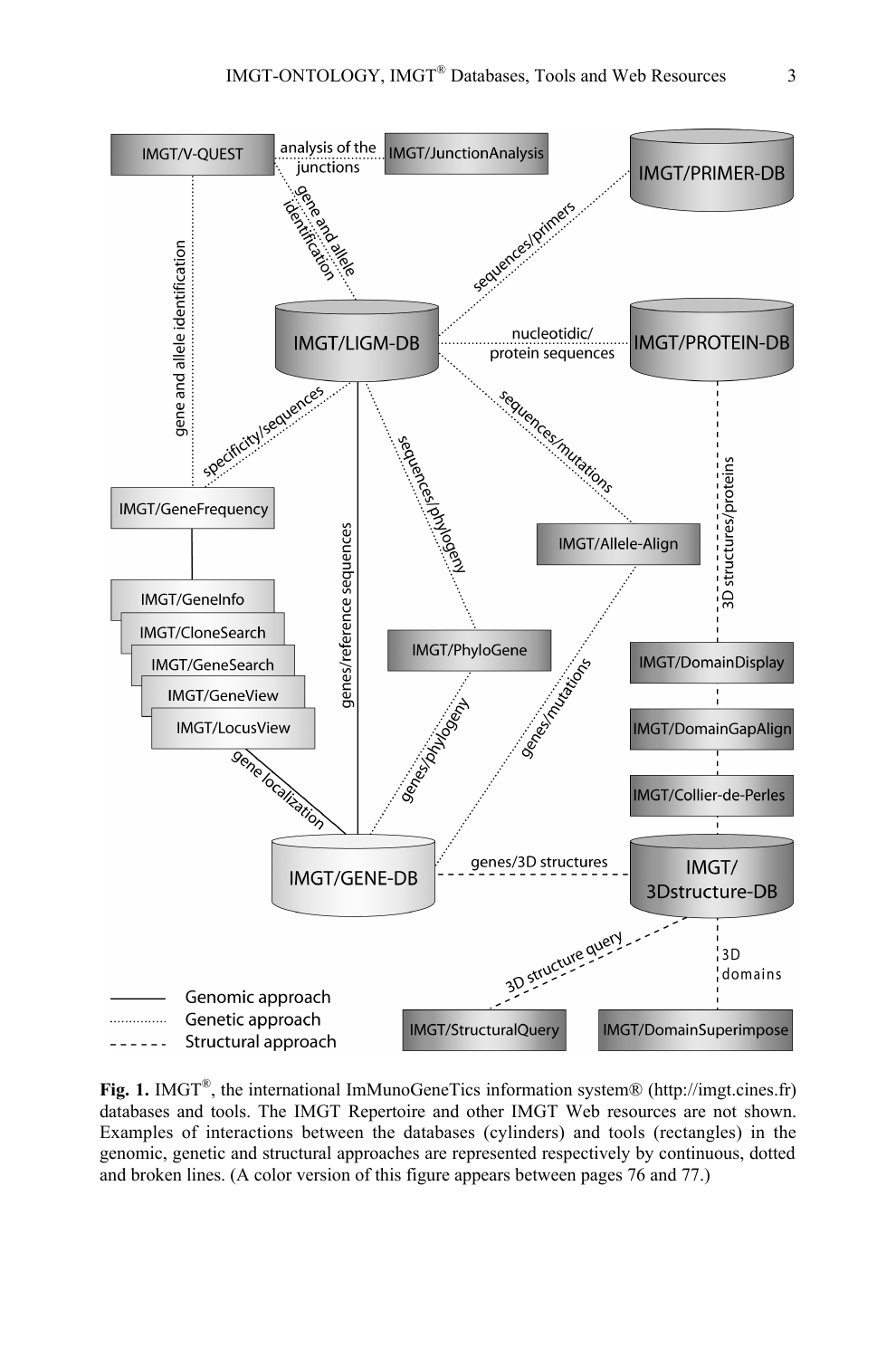Veterinary page, The IMGT Biotechnology page, IMGT Index], and external links [IMGT Bloc-notes (The IMGT Immunoinformatics page, Interesting links), and Other accesses (SRS, BLAST)]. Despite the heterogeneity of these different components, all data in the  $IMGT^{\otimes}$  information system are expertly annotated. The accuracy, the consistency, and the integration of the  $IMGT^{\mathcal{D}}$  data, as well as the coherence between the different IMGT® components (databases, tools, and Web resources) are based on IMGT-ONTOLOGY (Giudicelli and Lefranc 1999), the first ontology in the domain, which provides a semantic specification of the terms to be used in immunogenetics and immunoinformatics, and thus allows the management of immunogenetic knowledge for all vertebrate species. IMGT-ONTOLOGY comprises seven main concepts: IDENTIFICATION, CLASSIFICATION, DESCRIPTION, NUMEROTATION, LOCALIZATION, ORIENTATION, and OBTENTION (Giudicelli and Lefranc 1999; Lefranc et al. 2004a; Lefranc et al. 2004b; Lefranc et al. 2005a). Standardized keywords, standardized IG and TR gene nomenclature, standardized labels, the IMGT unique numbering, annotation rules, and standardized origin/methodology were defined, respectively, based on these seven main concepts.

IMGT-ONTOLOGY concepts are available for biologists and  $IMGT^{\otimes}$  users in the IMGT Scientific chart and formalized for computer scientists in IMGT-ML using XML (Extensible Markup Language) Schema. The IMGT Scientific chart (Lefranc, Giudicelli, Ginestoux, Bodmer, Müller, Bontrop, Lemaitre, Malik, Barbié, and Chaume 1999) comprises controlled vocabulary and annotation rules for data and knowledge management of the IG, TR, and MHC of vertebrate species, and of the RPI of any species, that belong to IgSF and MhcSF. All IMGT® data are expertly annotated according to the IMGT Scientific chart rules. The IMGT Scientific chart is available as a section of the IMGT Web resources (IMGT Marie-Paule page). These HTML pages are devoted to biologists, IMGT users, and IMGT annotators. Examples of IMGT expert data concepts, derived from the IMGT Scientific chart rules, correspond to section titles and subtitles in IMGT Repertoire (Lefranc et al. 2004a; Lefranc et al. 2004b).

IMGT-ML (Chaume, Giudicelli, and Lefranc 2001; Chaume, Giudicelli, Combres, and Lefranc 2003; Chaume, Giudicelli, Combres, Ginestoux, and Lefranc 2005) is the formalization of IMGT-ONTOLOGY using XML Schema for interoperability with other information systems. IMGT® components (databases, tools, and IMGT Repertoire Web resources) have been developed according to three main biological approaches. The IMGT® genomic approach is gene-centered focusing on the study of the genes within their loci and on the chromosomes. The IMGT® genetic approach refers to the study of the genes in relation to sequence polymorphisms and mutations and their expression, specificity, and evolution. The  $IMGT^{\circledR}$  structural approach refers to the study of 2D and 3D structures of the IG, TR, MHC, and RPI, and to the antigen or ligand binding characteristics in relation to protein functions, polymorphisms, and evolution. IMGT-Choreography, based on the Web service architecture paradigm, will enable significant biological and clinical requests addressing the entire IMGT<sup>®</sup> information system.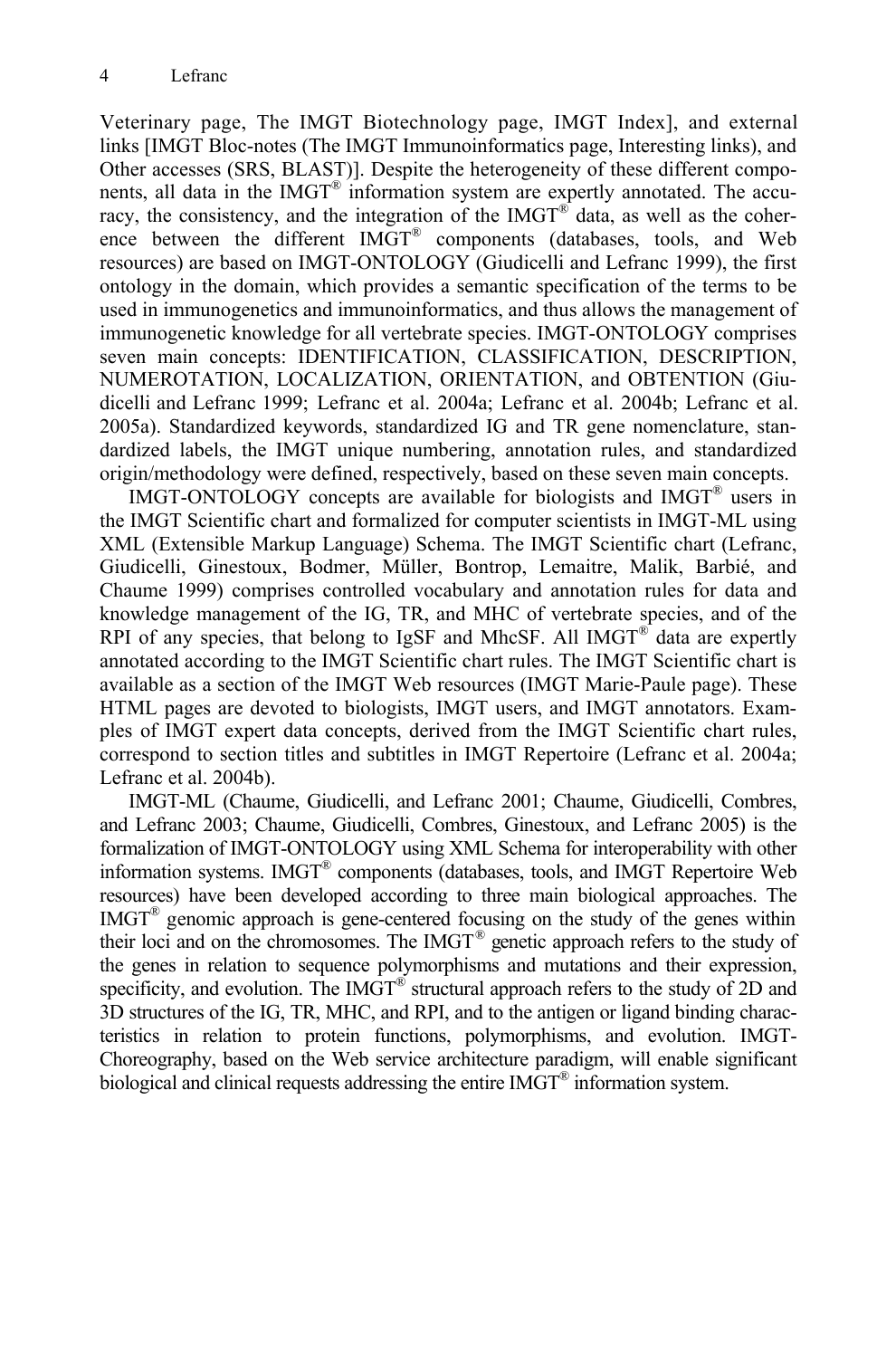### **1.3 IMGT-ONTOLOGY Concepts and IMGT® Components for Genomics**

#### **1.3.1 IMGT® Genome Database**

The IMGT<sup>®</sup> genomic approach refers to the study of the genes within their loci and on the chromosomes. Genomic data are managed in IMGT/GENE-DB, which is the comprehensive IMGT® genome database, created by LIGM, Montpellier, France, on the Web since January 2003 (Giudicelli, Chaume, and Lefranc 2005).

In March 2007, IMGT/GENE-DB contained 1512 genes and 2461 alleles (673 IG and TR genes and 1215 alleles from *Homo sapiens*, and 839 IG and TR genes and 1,246 alleles from *Mus musculus, Mus cookii, Mus pahari, Mus spretus, Mus saxicola, Mus minutoïdes*). All human and mouse IG and TR genes are available in IMGT/GENE-DB. Based on the IMGT® CLASSIFICATION concept, all the human IMGT® gene names (Lefranc and Lefranc 2001a; Lefranc and Lefranc 2001b; Lefranc 2000a; Lefranc 2000b; Lefranc 2000c; Lefranc 2000d) were approved by the HUman Genome Organisation (HUGO) Nomenclature Committee HGNC in 1999 (Wain, Bruford, Lovering, Lush, Wright, and Povey 2002), and entered in IMGT/GENE-DB (Giudicelli et al. 2005), Genome DataBase GDB, Canada (Letovsky, Cottingham, Porter, and Li 1998), LocusLink at NCBI, USA (Pruitt and Maglott 2001), and GeneCards (Safran, Chalifa-Caspi, Shmueli, Olender, Lapidot, Rosen, Shmoish, Peter, Glusman, Feldmesser, Adato, Peter, Khen, Atarot, Groner, and Lancet 2003). Reciprocal links exist between IMGT/GENE-DB and the generalist nomenclature (HGNC) and genome databases (GDB, Entrez Gene at NCBI, and GeneCards). The mouse IG and TR gene names (Martinez and Lefranc 1998; Bosc and Lefranc 2000; Bosc, Contet, and Lefranc 2001; Martinez, Folch, and Lefranc 2001; Bosc and Lefranc 2003) with IMGT reference sequences were provided by IMGT® to HGNC and to the Mouse Genome Database MGD (Blake, Richardson, Bult, Kadin, Eppig, and Mouse Genome Database Group 2003) in July 2002. Queries in IMGT/GENE-DB can be performed according to IG and TR gene classification criteria, and IMGT reference sequences have been defined for each allele of each gene based on one or, whenever possible, several of the following criteria: germline sequence, first sequence published, longest sequence, mapped sequence (Lefranc et al. 1999). IMGT/GENE-DB interacts dynamically with IMGT/LIGM-DB (Giudicelli, Ginestoux, Folch, Jabado-Michaloud, Chaume, and Lefranc 2006) to download and display gene-related sequence data. This is the first example of an interaction between IMGT® databases using the CLASSIFICATION concept.

### **1.3.2 IMGT® Genome Analysis Tools**

The IMGT<sup>®</sup> genome analysis on-line tools comprise IMGT/LocusView, IMGT/GeneView, IMGT/GeneSearch, IMGT/CloneSearch, IMGT/GeneInfo, and IMGT/GeneFrequency. IMGT/LocusView and IMGT/GeneView manage the locus organization and the gene location and provide display of physical maps for the human IG, TR, and MHC loci and for the mouse TRA/TRD locus. IMGT/LocusView allows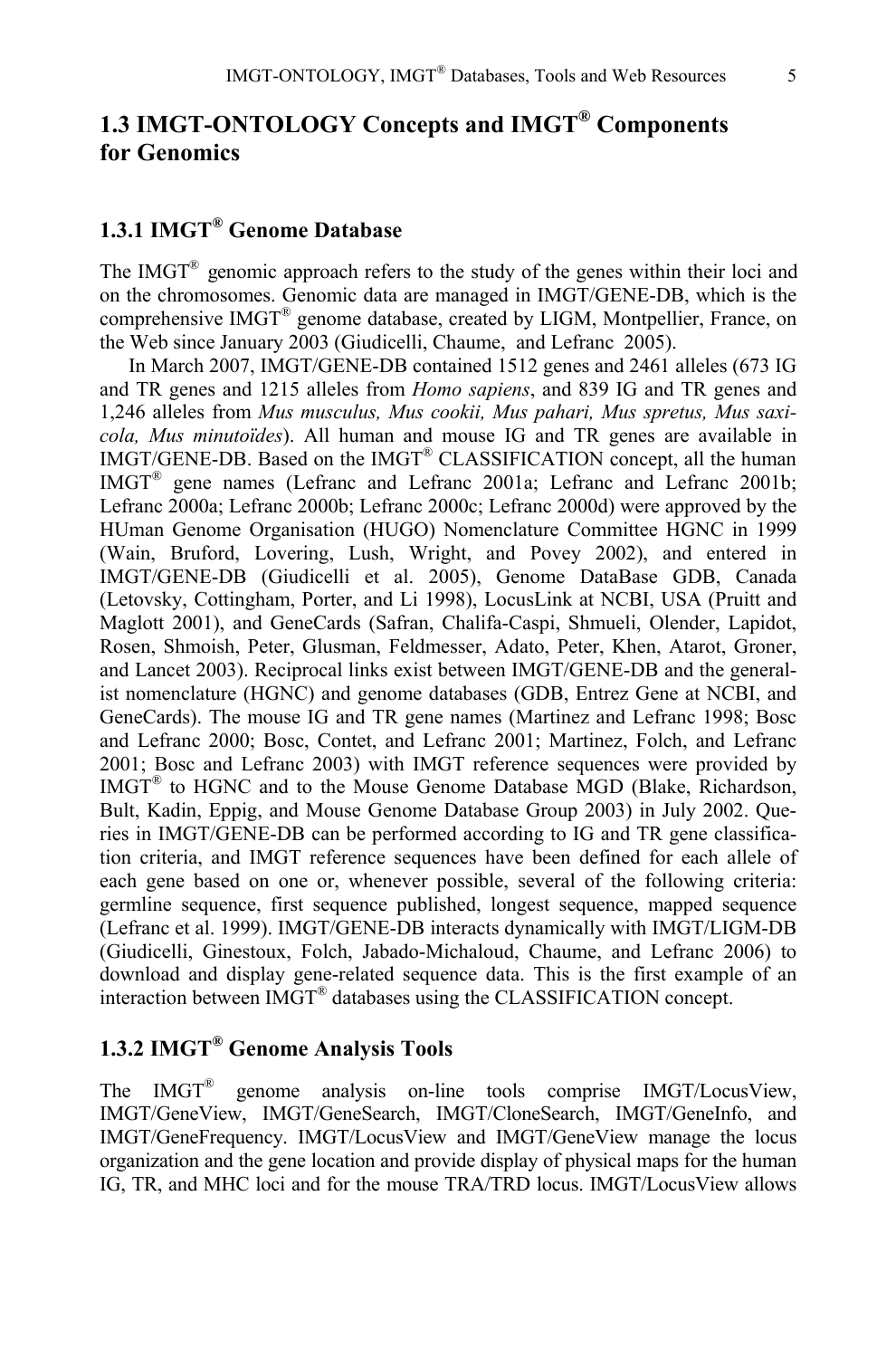users to view genes at their loci and then zoom in on a selected area. IMGT/GeneView allows users to directly view a given gene at a locus. IMGT/GeneSearch and IMGT/CloneSearch allow retrieval of information concerning genes and clones, respectively, analysed in IMGT/LocusView. IMGT/GeneSearch allows searching for genes at a locus, based on IMGT gene names, functionality, or chromosomal localization. IMGT/CloneSearch provides information on the clones that were used to build the locus contigs displayed in IMGT/LocusView (accession numbers are from IMGT/ LIGM-DB, gene names from IMGT/GENE-DB, and clone position and orientation, and overlapping clones from IMGT/LocusView). IMGT/GeneInfo provides information on potential human and mouse TR rearrangements (Baum, Hierle, Pascal, Bellahcene, Chaume, Lefranc, Jouvin-Marche, Marche, and Demongeot 2006). IMGT/GeneFrequency is an IMGT interactive tool that dynamically computes histograms which represent the contribution of individual V, D, and J genes in sets of expressed IG and TR rearranged V-(D)-J sequences in IMGT/LIGM-DB. IMGT/GeneFrequency results are obtained by querying IMGT/LIGM-DB for sequences which are selected, for example, on the specificity criteria.

### **1.3.3 IMGT® Genome Web Resources**

The IMGT<sup>®</sup> genomic Web resources are compiled in the IMGT Repertoire "Locus and genes" section that includes Chromosomal localizations, Locus representations, Locus description, Gene exon/intron organization, Gene exon/intron splicing sites, Gene tables, Potential germline repertoires, the complete lists of human and mouse IG and TR genes, and the correspondences between nomenclatures (Lefranc and Lefranc 2001a; Lefranc and Lefranc 2001b). The IMGT Repertoire "Probes and RFLP" section provides data on probes used in Southern analysis and on gene insertion/deletion polymorphisms (Osipova, Posukh, Wiebe, Miyazaki, Matsumoto, Lefranc, and Lefranc 1999; Dard, Lefranc, Osipova, and Sanchez-Mazas 2001; Elemento, Gascuel, and Lefranc 2002; Lefranc and Lefranc 2004).

### **1.4 IMGT-ONTOLOGY Concepts and IMGT® Components for Genetics**

## **1.4.1 IMGT® Sequence Databases**

The IMGT<sup>®</sup> genetic approach refers to the study of genes in relation to their polymorphisms, mutations, expression, specificity, and evolution. The IMGT® genetics approach heavily relies on the DESCRIPTION concept (and particularly on the V-REGION, D-REGION, J-REGION, and C-REGION core concepts for the IG and TR), on the CLASSIFICATION concept (gene and allele concepts), and on the NUMEROTATION concept (IMGT unique numbering) (Lefranc 1997; Lefranc 1999; Ruiz and Lefranc 2002; Duprat and Lefranc 2003; Lefranc, Pommié, Ruiz, Giudicelli, Foulquier, Truong, Thouvenin-Contet, and Lefranc 2003; Lefranc, Pommié, Kaas,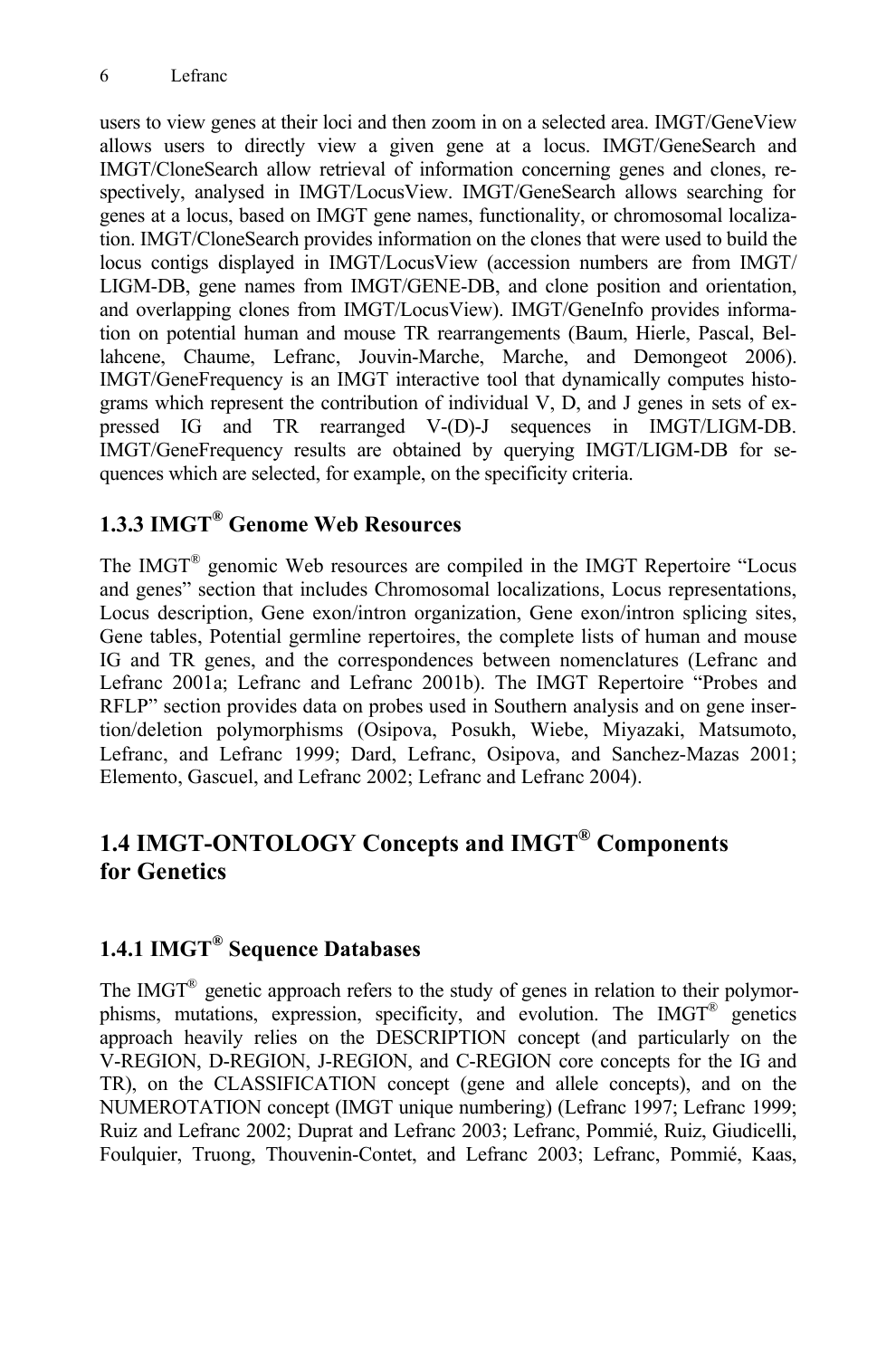Duprat, Bosc, Guiraudou, Jean, Ruiz, Da Piedade, Rouard, Foulquier, Thouvenin, and Lefranc 2005b; Lefranc, Duprat, Kaas, Tranne, Thiriot, and Lefranc 2005c).

#### **1.4.1.1 IMGT/LIGM-DB**

IMGT/LIGM-DB is the comprehensive IMGT® database of IG and TR nucleotide sequences from human and other vertebrate species, with translation for fully annotated sequences, created in 1989 by LIGM, Montpellier, France, and available on the Web since July 1995 (Lefranc, Giudicelli, Busin, Malik, Mougenot, Déhais, and Chaume 1995; Giudicelli et al. 2006). In March 2007, IMGT/LIGM-DB contained 107,737 sequences of 150 vertebrate species. The unique source of data for IMGT/LIGM-DB is EMBL (Kulikova, Aldebert, Althorpe, Baker, Bates, Browne, van den Broek, Cochrane, Duggan, Eberhardt, Faruque, Garcia-Pastor, Harte, Kanz, Leinonen, Lin, Lombard, Lopez, Mancuso, McHale, Nardone, Silventoinen, Stoehr, Stoesser, Tuli, Tzouvara, Vaughan, Wu, Zhu, and Apweiler 2004) which shares data with the other two generalist databases GenBank and DNA Data Bank of Japan (DDBJ). Based on expert analysis, specific detailed annotations are added to  $IMGT^{\circledast}$ flat files. The Web interface allows searches according to specific immunogenetic criteria and is easy to use without any programming language knowledge. Selection is displayed at the top of the resulting sequences pages, so the users can check their own queries. Users have the possibility to modify their request or consult the results with a choice of nine possibilities (Lefranc 2003; Lefranc et al. 2004b). IMGT/LIGM-DB gene and allele name assignment and sequence annotations are performed according to the IMGT Scientific chart rules. These annotations allow retrieval of data from IMGT/LIGM-DB for queries in other IMGT® databases or tools. As an example, the IMGT/LIGM-DB accession numbers of the cDNA expressed sequences for each human and mouse IG and TR gene are available, with direct links to IMGT/LIGM-DB, in the IMGT/GENE-DB entries. IMGT/LIGM-DB data are also distributed by anonymous FTP servers at CINES (ftp://ftp.cines.fr/ IMGT/) and EBI (ftp://ftp.ebi.ac.uk/pub/databases/imgt/) and from many Sequence Retrieval System (SRS) sites (EBI Hinxton UK, Institut Pasteur Paris, DKFZ Heidelberg Germany, Columbia University New York USA, IUBio Indiana University USA, DDBJ Japan, etc.). IMGT/LIGM-DB can be searched by BLAST or FASTA on different servers (EBI Hinxton UK, Institut Pasteur Paris).

#### **1.4.1.2 IMGT/Automat for IMGT/LIGM-DB Annotations**

IMGT/Automat (Giudicelli, Protat, and Lefranc 2003) is an integrated internal IMGT<sup>®</sup> Java tool which automatically performs the annotation of rearranged cDNA sequences that represent half of the IMGT/LIGM-DB content. The annotation procedure includes the IDENTIFICATION of the sequences, the CLASSIFICATION of the IG and TR genes and alleles, and the DESCRIPTION of all IG and TR specific and constitutive motifs within the nucleotide sequences. Accuracy and reliability of the annotation are mainly estimated by the program itself with the evaluation of the alignment scores, the deduced sequence functionality, and the coherence of the characterized and delimited IG and TR motifs. So far 9890 human and mouse IG and TR cDNA sequences have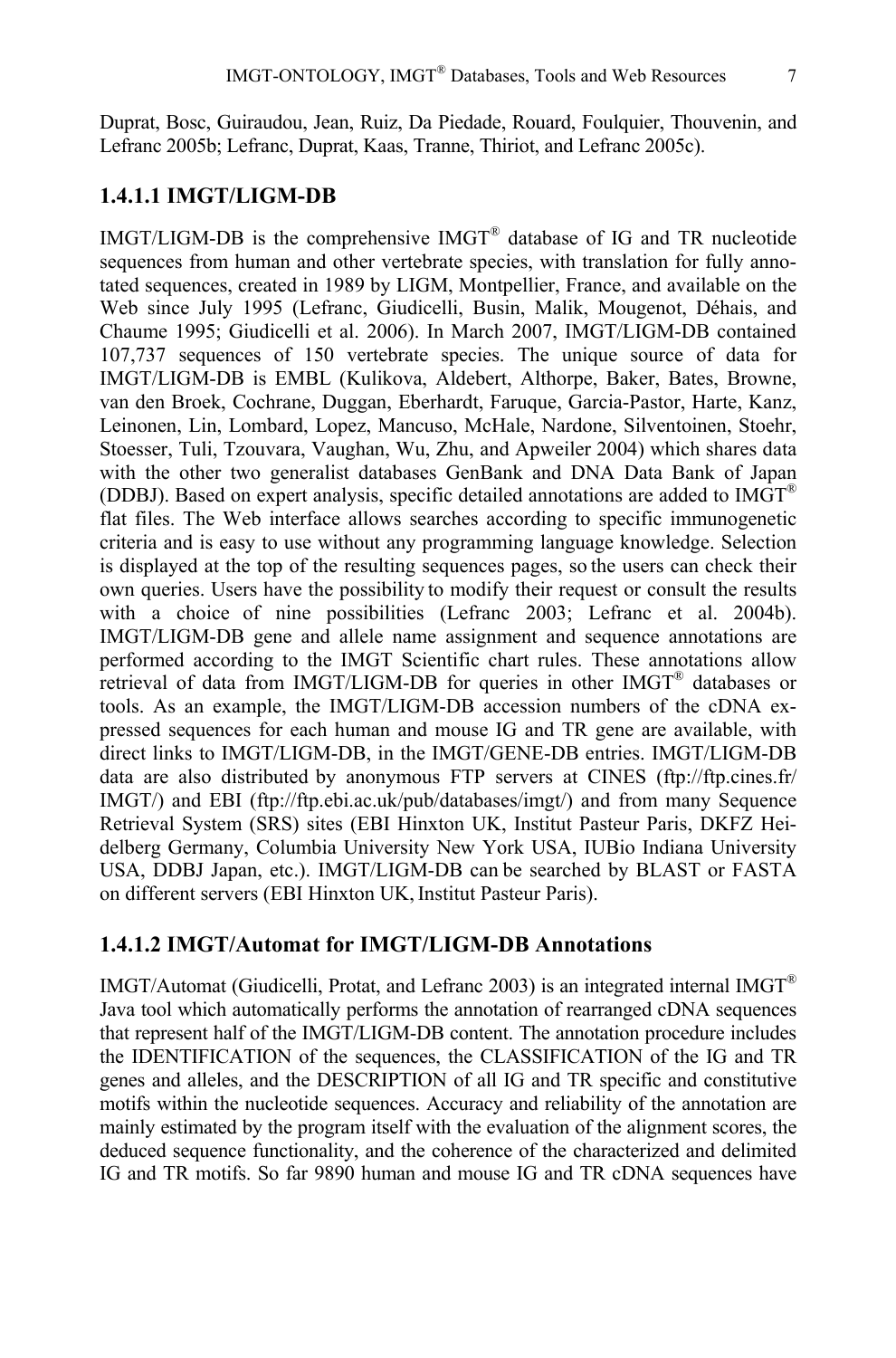been automatically annotated by the IMGT/Automat tool, with annotations being as reliable and accurate as those provided by a human annotator.

#### **1.4.1.3 Other IMGT® IG and TR Sequence Databases**

IMGT/PRIMER-DB (Folch, Bertrand, Lemaitre, and Lefranc 2004) is the IMGT® oligonucleotide primer database for IG and TR, created by LIGM, Montpellier in collaboration with EUROGENTEC S.A., Belgium, on the Web since February 2002 (http://www3.oup.co.uk/nar/database/summary/505). In March 2007, IMGT/PRIMER-DB contained 1864 entries and provides standardized information on oligonucleotides (or Primers) and combinations of primers (Sets, Couples) for IG and TR. These primers are useful for combinatorial library constructions, scFv, phage display, or microarray technologies. The IMGT Primer cards are linked to the IMGT/LIGM-DB flat files, and to the IMGT Repertoire (IMGT Colliers de Perles and Alignments of alleles of the IMGT/LIGM-DB reference sequence used for the primer description). IMGT/PROTEIN-DB is a new IMGT® database related to immunoglobulin and T-cell receptor amino acid sequences. The database will be available on the IMGT<sup>®</sup> Web site in 2007.

### **1.4.1.4 IMGT® MHC Sequence Databases**

IMGT/MHC-DB comprises databases hosted at EBI and includes a database of human MHC allele sequences, IMGT/MHC-HLA (or IMGT/HLA), developed by Cancer Research, UK and maintained by the Anthony Nolan Research Institute ANRI, London, UK, on the Web since December 1998, and a database of MHC sequences from nonhuman primates IMGT/MHC-NHP, curated by the Biomedical Primate Research Centre BPRC, The Netherlands, on the Web since April 2002 (Robinson, Waller, Parham, de Groot, Bontrop, Kennedy, Stoehr, and Marsh 2003).

### **1.4.2 IMGT® Sequence Analysis Tools**

The IMGT<sup>®</sup> tools for the genetics approach comprise IMGT/V-QUEST (Lefranc 2003; Giudicelli, Chaume, and Lefranc 2004), for the identification of the V, D, and J genes and of their mutations, IMGT/JunctionAnalysis (Yousfi Monod, Giudicelli, Chaume, and Lefranc 2004) for the analysis of the V-J and V-D-J junctions which confer the antigen receptor specificity, IMGT/Allele-Align for the detection of polymorphisms, IMGT/Phylogene (Elemento and Lefranc 2003) for gene evolution analyses, and IMGT/DomainDisplay for amino acid sequences.

### **1.4.2.1 IMGT/V-QUEST**

IMGT/V-QUEST (V-QUEry and STandardization) is an integrated software for IG and TR (Lefranc 2003, Giudicelli et al. 2004), used for the identification of the V, D, and J genes and of their mutations. This tool is easy to use for the analysis of input IG or TR germline or rearranged variable nucleotide sequences. IMGT/V-QUEST results comprise the identification of the V, D, and J genes and alleles and the nucleotide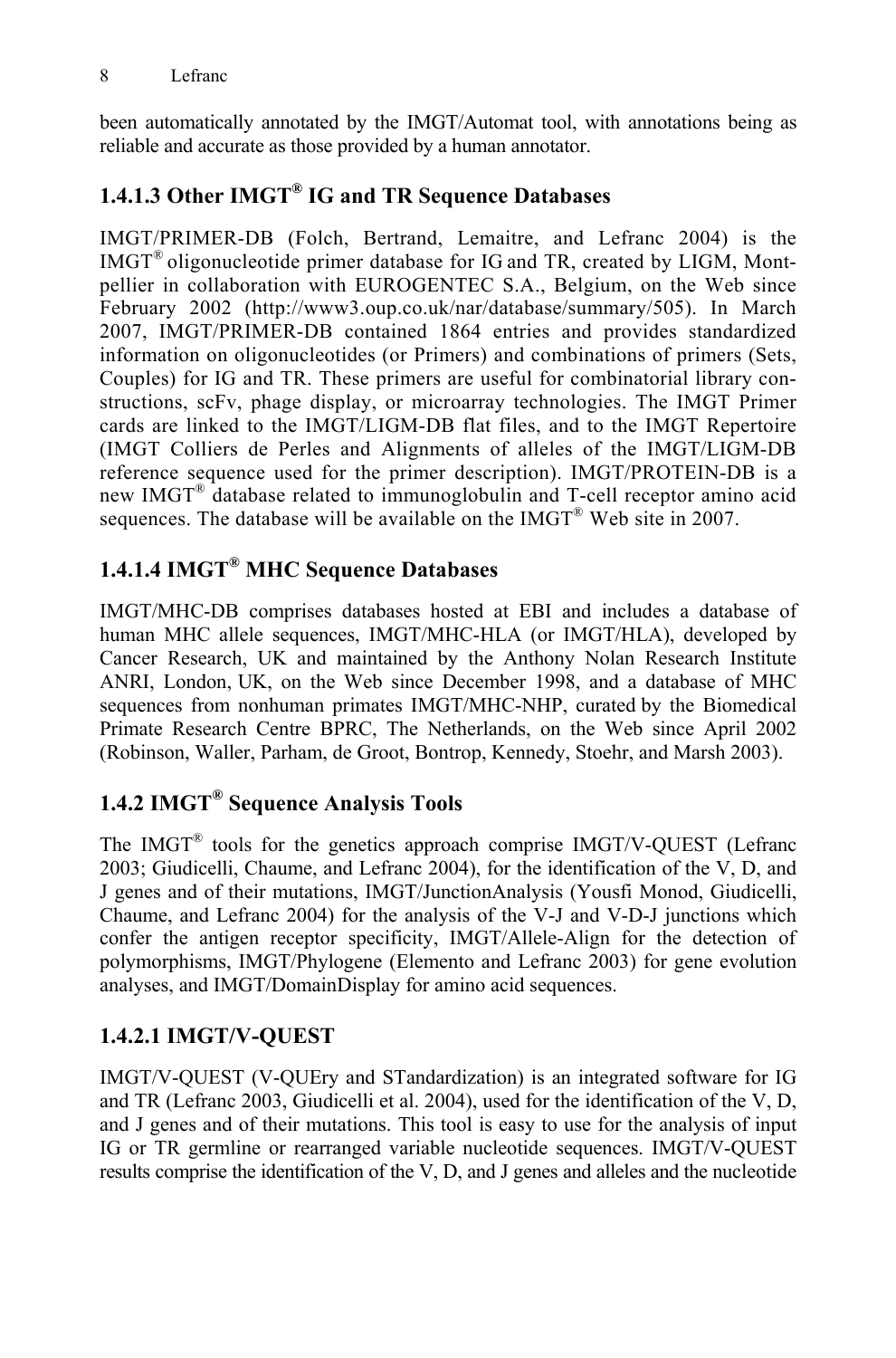alignments by comparison with sequences from the IMGT reference directory, the FR-IMGT and CDR-IMGT delimitations based on the IMGT unique numbering, the translation of the input sequences, the display of nucleotide and amino acid mutations compared to the closest IMGT reference sequences, the identification of the JUNCTION and results from IMGT/JunctionAnalysis (default option), and the V-REGION IMGT Colliers de Perles. IMGT/V-QUEST provides a synthetic view of the results when several sequences (up to 50) are analysed in the same run.

#### **1.4.2.2 IMGT/JunctionAnalysis**

IMGT/JunctionAnalysis (Yousfi Monod et al. 2004) is a tool, complementary to IMGT/V-QUEST, which provides a thorough analysis of the V-J and V-D-J junctions which confer the antigen receptor specificity to IG and TR rearranged genes. IMGT/JunctionAnalysis identifies the D-GENEs and alleles involved in the IGH, TRB, and TRD V-D-J rearrangements by comparison with the IMGT reference directory, and delimits precisely the P, N, and D regions. Several hundred junction sequences can be analysed simultaneously.

#### **1.4.2.3 IMGT/Allele-Align**

IMGT/Allele-Align is used for the detection of polymorphisms. It allows the comparison of two alleles highlighting the nucleotide and amino acid differences.

#### **1.4.2.4 IMGT/PhyloGene**

IMGT/PhyloGene (Elemento and Lefranc 2003) is an easy tool for phylogenetic analysis of IG and TR variable region (V-REGION) and constant domain (C-DOMAIN) sequences. This tool is particularly useful in developmental and comparative immunology. The users can analyse their own sequences by comparison with the IMGT standardized reference sequences for human and mouse IG and TR.

### **1.4.2.5 IMGT/DomainDisplay**

IMGT/DomainDisplay provides a display of amino acid sequences per domain (V, C, or G type domain) for IG, TR, MHC and for RPI (that include IgSF proteins other than IG and TR, and MhcSF proteins other than MHC), based on the IMGT unique numbering (Lefranc et al. 2003; Lefranc et al. 2005b; Lefranc et al. 2005c).

## **1.4.3 IMGT® Genetics Web Resources**

The IMGT® genetic Web resources are compiled in the IMGT Repertoire "Proteins and alleles" section which includes Protein displays, Alignments of alleles, Tables of alleles, Allotypes, and Isotypes (Osipova et al. 1999; Dard et al. 2001; Lefranc and Lefranc 2004).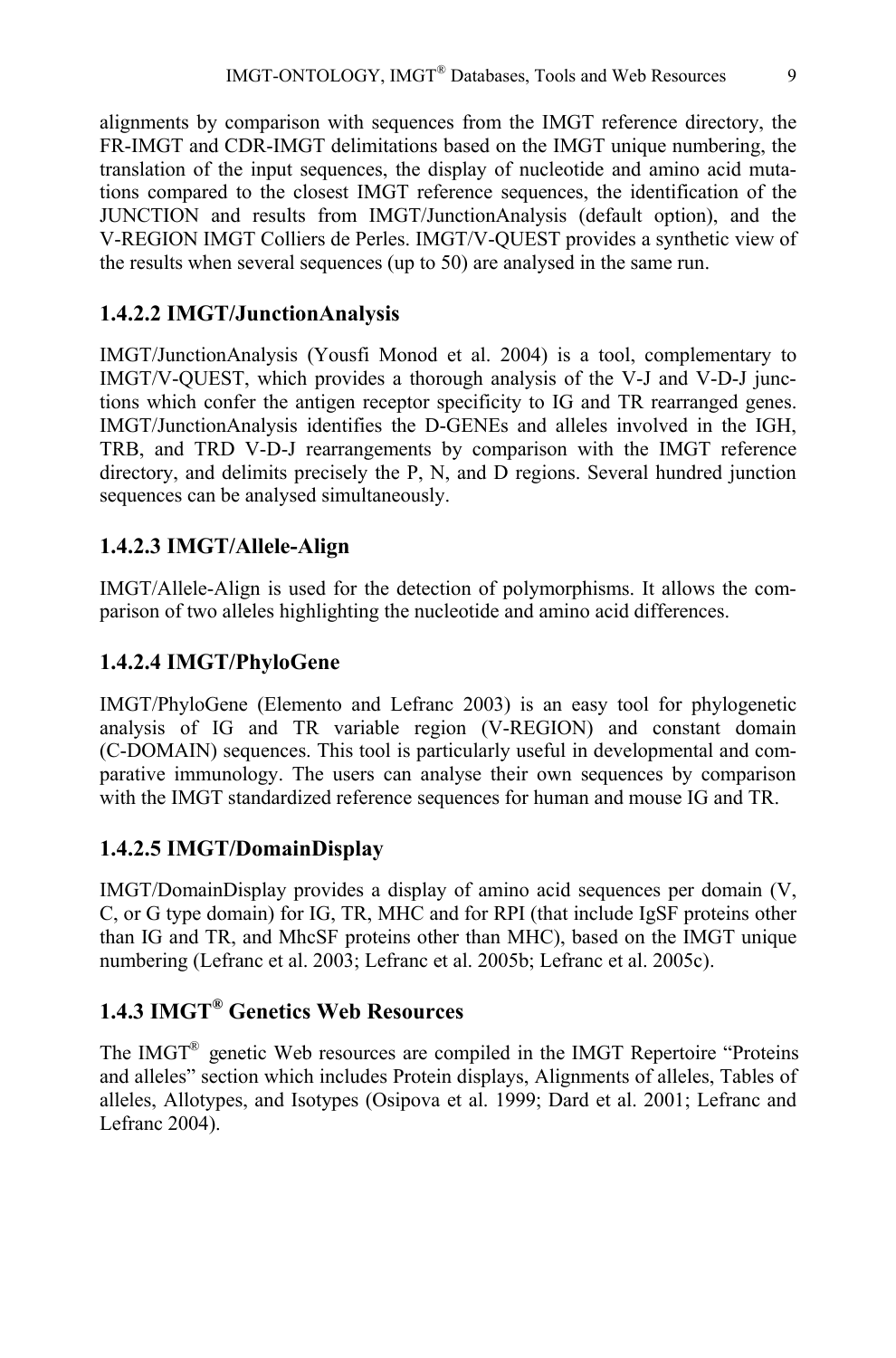### **1.5 IMGT-ONTOLOGY Concepts and IMGT® Components for 2D and 3D Structures**

#### **1.5.1 IMGT® Structural Database**

The IMGT® structural approach refers to the study of the 2D and 3D structures of the IG, TR, MHC, and RPI, and to the antigen or ligand binding characteristics in relation to the protein functions, polymorphisms, and evolution. The structural approach relies on the CLASSIFICATION concept (IMGT gene and allele names), DESCRIPTION concept (receptor and chain description, domain delimitations), and NUMEROTATION concept (amino acid positions according to the IMGT unique numbering) (Lefranc et al. 2003; Lefranc et al. 2005b; Lefranc et al. 2005c). Structural and functional domains of the IG and TR chains comprise the variable domain or V-DOMAIN (nine-strand β-sandwich) that corresponds to the V-J-REGION or V-D-J-REGION and is encoded by two or three genes (Lefranc and Lefranc 2001a; Lefranc and Lefranc 2001b; Lefranc et al. 2003), the constant domain or C-DOMAIN (seven-strand β-sandwich) (Lefranc et al. 2005b), and, for the MHC chains, the groove domain or G-DOMAIN (four β-strand and one  $α$ -helix) (Lefranc et al. 2005c). The IMGT unique numbering has been extended to the V-LIKE-DOMAINs (Lefranc et al. 2003) and C-LIKE-DOMAINs (Lefranc et al. 2005b) of IgSF proteins other than IG and TR, and to the G-LIKE-DOMAINs (Lefranc et al. 2005c) of MhcSF proteins other than MHC.

Structural data are compiled and annotated in IMGT/3Dstructure-DB. IMGT/3Dstructure-DB is the IMGT® 3D structure database for IG, TR, MHC, and RPI, created by LIGM, on the Web since November 2001 (Kaas, Ruiz, and Lefranc 2004). In March 2007, IMGT/3Dstructure-DB contained 1221 atomic coordinate files. IMGT/3Dstructure-DB comprises IG, TR, MHC, and RPI with known 3D structures. Coordinate files extracted from the Protein Data Bank PDB (Berman, Westbrook, Feng, Gilliland, Bhat, Weissig, Shindyalov, and Bourne 2000) (http:// www.rcsb.org/pdb/) are renumbered according to the standardized IMGT unique numbering (Lefranc et al. 2003; Lefranc et al. 2005b; Lefranc et al. 2005c). The IMGT/3Dstructure-DB cards provide IMGT annotations (assignment of IMGT genes and alleles, IMGT chain and domain labels, IMGT Colliers de Perles for V, C, and G type domains (Ruiz and Lefranc 2002; Kaas and Lefranc 2005; Kaas and Lefranc 2007), downloadable renumbered IMGT/3Dstructure-DB flat files, visualization tools, and external links. The IMGT/3Dstructure-DB residue cards provide detailed information on the inter- and intra-domain contacts of each residue position. An IMGT/3Dstructure-DB card provides receptor and chain description, IMGT gene and allele names, domain delimitations, and amino acid positions according to the IMGT unique numbering. Standardized IMGT pMHC contact sites have been defined for peptide/MHC complexes (Kaas and Lefranc 2005).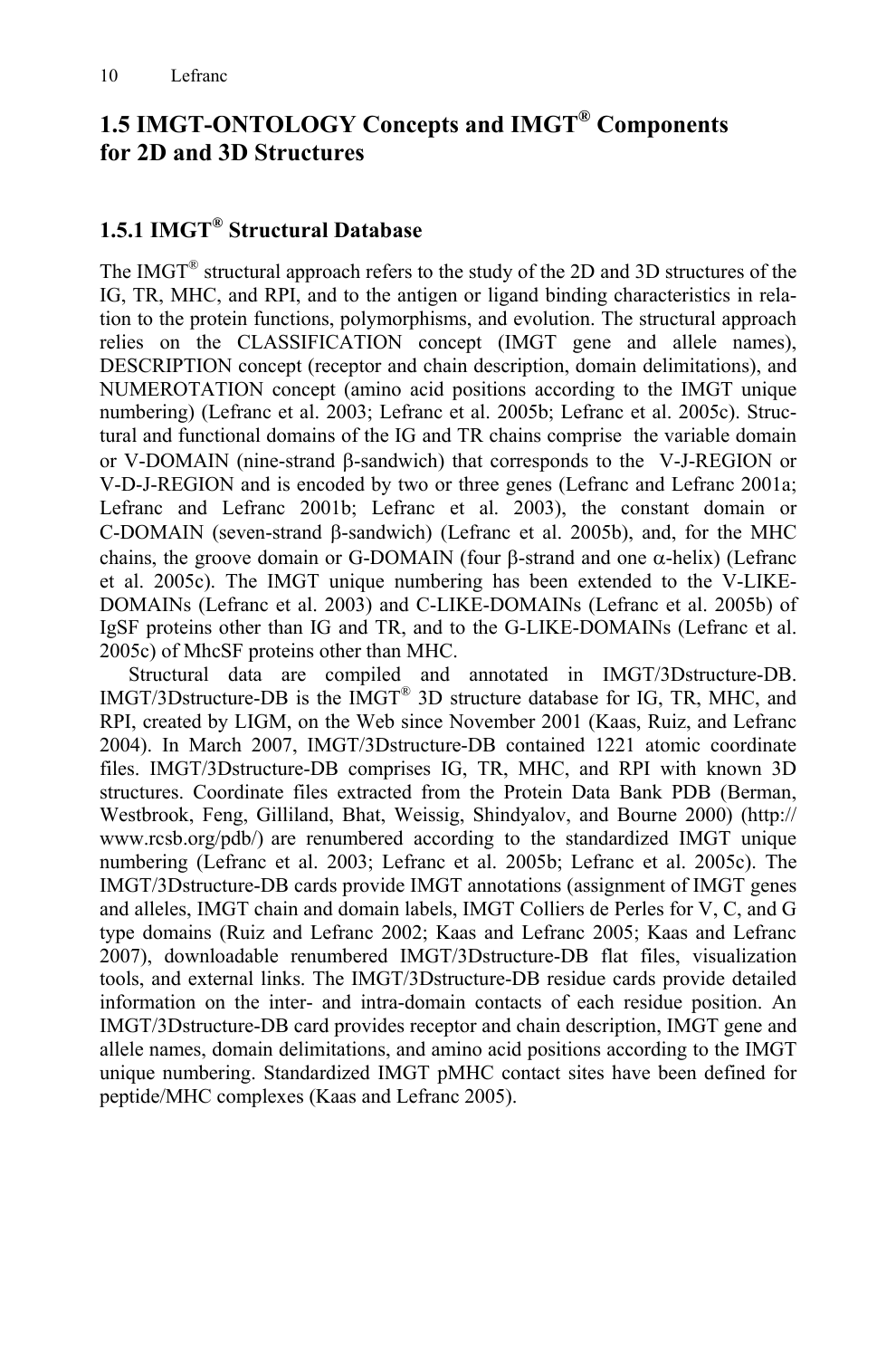### **1.5.2 IMGT® Structure Analysis Tools**

Several on-line IMGT® structure analysis tools are available for the analysis of 2D and 3D structures, and particularly for the comparison of V, C, and G domains. The IMGT/StructuralQuery tool (Kaas et al. 2004) analyses the interactions of the residues of the antigen receptors (IG and TR), MHC, RPI, antigens and ligands. The contacts are described per domain (intra- and inter-domain contacts) and annotated in term of IMGT labels (chains, domains), positions (IMGT unique numbering) with backbone or side-chain implication. IMGT/StructuralQuery allows users to retrieve the IMGT/3Dstructure-DB entries, based on specific structural characteristics: φ (phi) and  $\psi$  (psi) angles, accessible surface area (ASA), amino acid type, distance in angstroms between amino acids, CDR-IMGT lengths. IMGT/StructuralQuery is currently available for the V-DOMAINs. IMGT/DomainGapAlign aligns users' amino acid sequences against the closest reference sequences from the IMGT domain sequence directory. IMGT/DomainGapAlign also provides the IMGT gaps and thus allows users to graphically represent their domain sequences with the IMGT/Collier-de-Perles tool. IMGT/DomainSuperimpose allows superimposing two 3D structures of domains from IMGT/3Dstructure-DB.

#### **1.5.3 IMGT® Structural Web Resources**

The IMGT® structural Web resources are compiled in the IMGT Repertoire "2D and 3D structures" section which includes 2D representations or IMGT Colliers de Perles (Lefranc et al. 2003; Lefranc et al. 2005b; Lefranc et al. 2005c; Ruiz and Lefranc 2002; Kaas and Lefranc 2007), 3D representations, FR-IMGT and CDR-IMGT lengths, and amino acid physico-chemical characteristic profiles (Pommié, Sabatier, Lefranc, and Lefranc 2004).

In order to appropriately analyse the amino acid resemblances and differences between IG, TR, MHC, and RPI chains, 11 IMGT classes were defined for the "chemical characteristics" amino acid properties and used to set up IMGT Colliers de Perles reference profiles (Pommié et al. 2004). The IMGT Colliers de Perles reference profiles allow one to easily compare amino acid properties at each position whatever the domain, the chain, the receptor, or the species. The IG and TR variable and constant domains represent a privileged situation for the analysis of amino acid properties in relation to 3D structures, by the conservation of their 3D structure despite divergent amino acid sequences, and by the considerable amount of genomic (IMGT Repertoire), structural (IMGT/3Dstructure-DB), and functional data available. These data are not only useful to study mutations and allele polymorphisms, but are also needed to establish correlations between amino acids in the protein sequences and 3D structures and to determine amino acids potentially involved in the immunogenicity.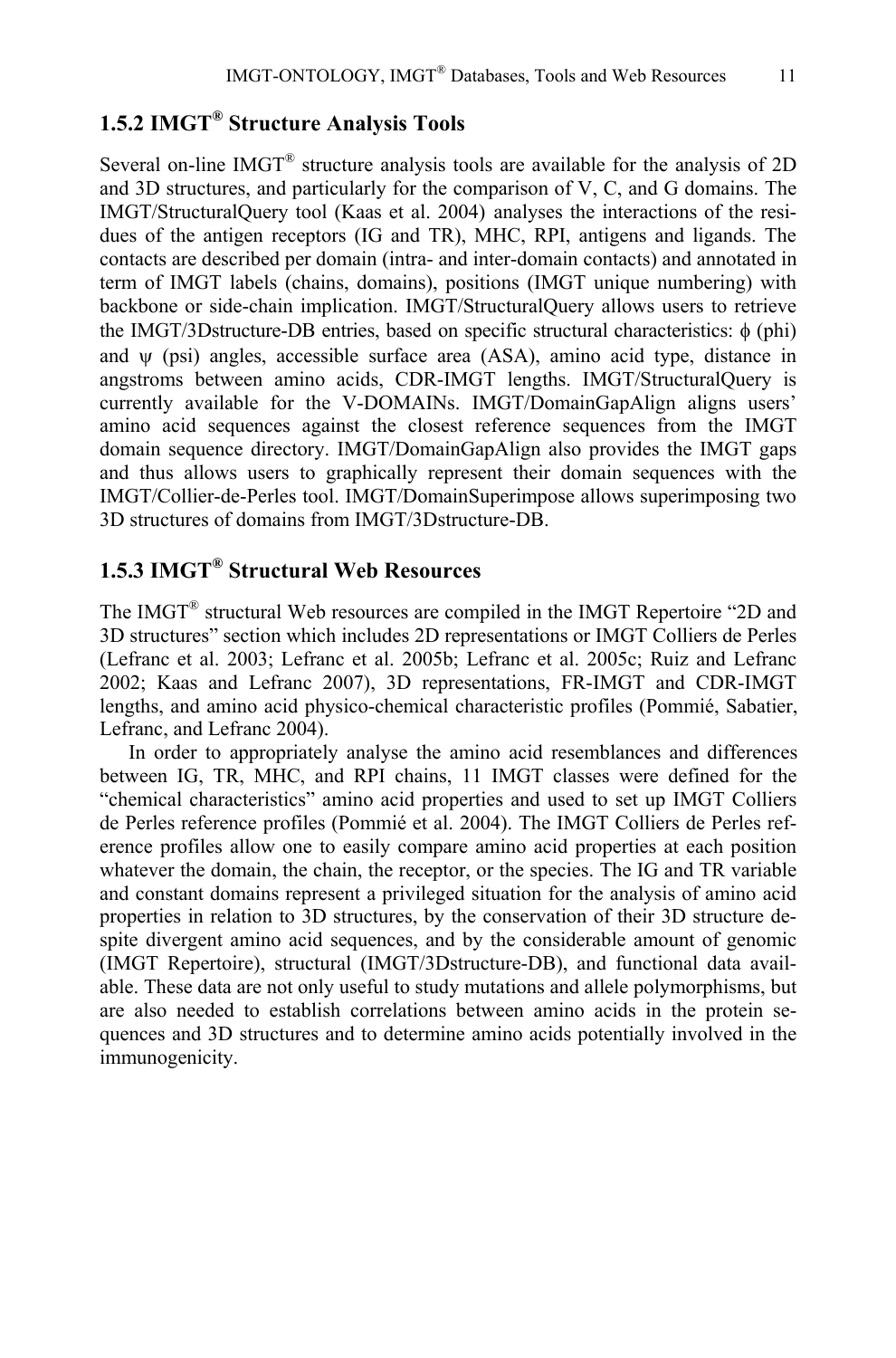### **1.6 IMGT-Choreography**

The goal of IMGT-Choreography is to orchestrate dynamic procedure calls between IMGT® databases querying and analysis tools, using IMGT's biological approaches (Lefranc et al. 2004a). Major existing or potential "conversation nodes" can be identified between IMGT<sup>®</sup> tools, by an analysis of their profiles (IMGT tool diamonds; Lefranc et al. 2004a). IMGT-Choreography is based on the Web service architecture paradigm (see W3C; http://www.w3.org/). Conversations between Web services are expressed using the sole IMGT-ML language both for queries and for result fetches.

#### **1.6.1 IMGT Tool Diamonds**

In order to enhance the interoperability between the IMGT® components, IMGT® tools were analysed for input and output parameters, performed tasks, and accompanying databases (IMGT reference directories). Graphical diamond-shaped representations, designated as "IMGT tool diamonds" (Lefranc et al. 2004a), were developed to obtain tool profiles and to compare the state of the art of each tool in relation to the IMGT ontological concepts. Each IMGT tool diamond is composed of modules that correspond to different IMGT-ONTOLOGY concepts and each module comprises four facets: input parameters, task, IMGT reference directory, and output parameters(Lefranc et al. 2004a).

#### **1.6.2 IMGT-ML**

IMGT-ML (Chaume et al. 2001; Chaume et al. 2003) (available at IMGT Index>IMGT-ML, http://imgt.cines.fr) represents the specification of the main IMGT-ONTOLOGY concepts (Giudicelli and Lefranc 1999), formalized through a markup language defined in-house, based on Extensible Markup Language (XML) (http://www.w3.org/XML/) and constrained through XML Schema (http:// www.w3.org/XML/Schema). Messages that are exchanged between service providers and consumers are encoded using valid IMGT-ML streams. IMGT-ML can be seen as a kind of Rosetta stone since it extends the ease of interconnection between IMGT Web services and is the unique language used for both services inputs and outputs. This ensures semantic consistency between exchanged messages as IMGT-ML is an XML schema formalization of the IMGT-ONTOLOGY concepts (Chaume et al. 2003).

## **1.6.3 IMGT® Web Services**

Web services have been chosen as the means to create dynamic interactions between IMGT® databases and tools. Clients and providers for these services can be written using any SOAP-capable programming language such as SOAP::lite (http://www.soaplite.com/), development library for Perl or webMethods Glue for JAVA, thus facilitating the conversion of legacy applications to services. IMGT Web services are developed using the JAVA programming language and deployed using the Apache Axis (http://ws.apache.org/axis/) Web services development framework.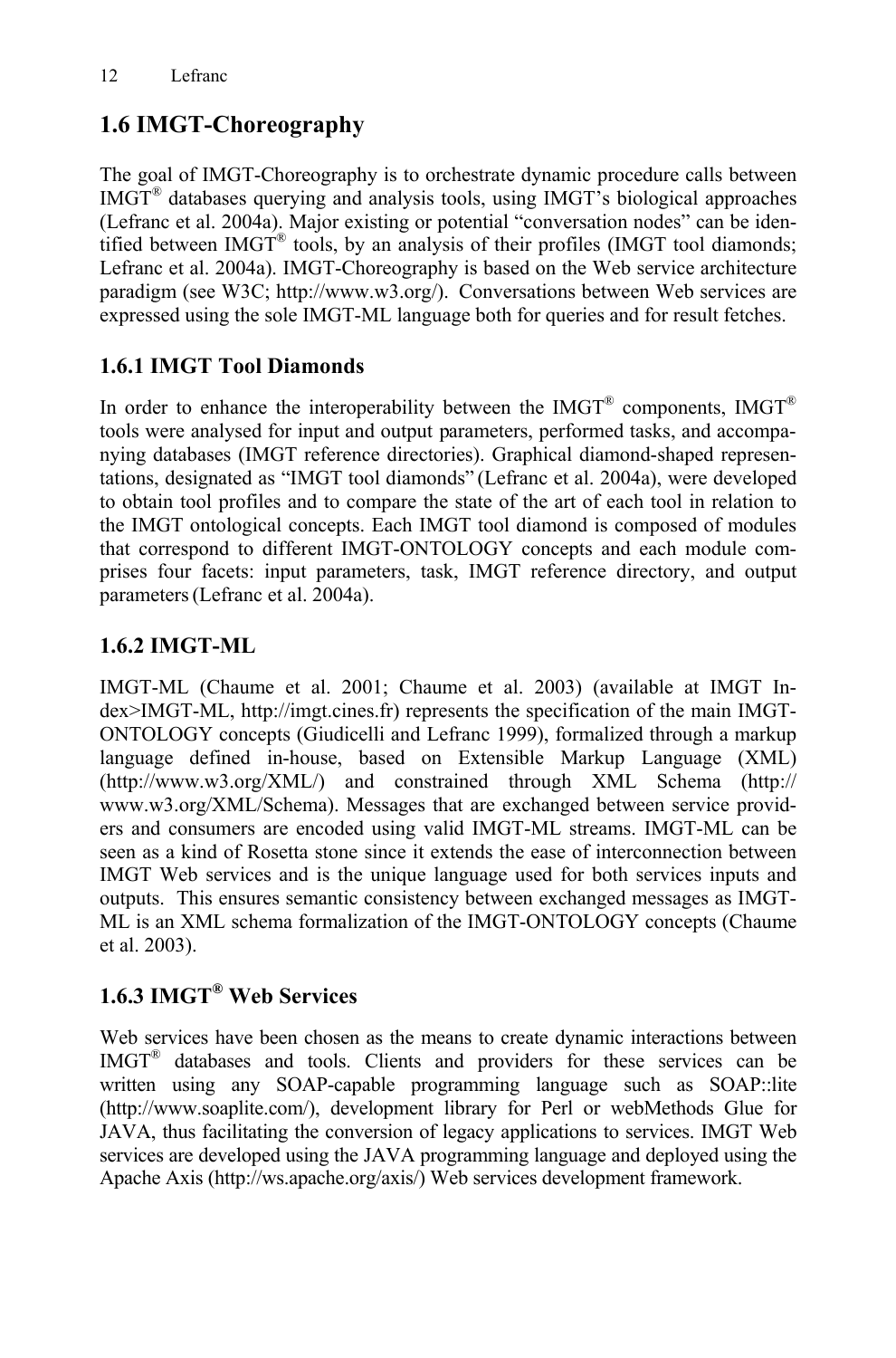The IMGT/LIGM-DB Web service is the first Web service currently developed and implemented with Axis (Lefranc et al. 2004a). It includes the "queryKnowledge" and "querySeqData" services. The queryKnowledge service provides the lists of instances for the IMGT-ONTOLOGY concepts, for example the list of chain types, functionalities, specificities defined in the IDENTIFICATION concept, the lists of groups and subgroups defined in the CLASSIFICATION concept, or the list of labels defined in the DESCRIPTION concept. The querySeqData service allows the retrieval of any sequence-related data that are identified, classified, and described in IMGT/LIGM-DB according to the IMGT concepts. The querySeqData input has the form of an incomplete IMGT-ML data entry in which the given values are used as criteria to query IMGT/LIGM-DB. The result is a list of data entries, in IMGT-ML format, sharing these given values. Other Web services are developed to automatically query IMGT® databases and tools.

#### **1.6.4 Perspectives**

Composition and chaining of  $IMGT^®$  Web services through IMGT-Choreography will enable processing of complex significant biological and clinical requests involving every part of the IMGT® information system. IMGT-Choreography has for goal to combine and join the IMGT® database queries and analysis tools.

In order to keep only significant approaches, a rigorous analysis of the scientific standards of the biologist research (Giudicelli and Lefranc 1999; Lefranc and Lefranc 2001a; Lefranc and Lefranc 2001b; Osipova et al. 1999; Dard et al. 2001; Chardes, Chapal, Bresson, Bes, Giudicelli, Lefranc, and Peraldi-Roux 2002;; Chassagne, Laffly, Drouet, Herodin, Lefranc, and Thullier 2004; Bertrand, Duprat, Lefranc, Marti, and Coste 2004) and of the clinician's needs (Ghia, Stamatopoulos, Belessi, Moreno, Stella, Giuda, Michel, Crespo, Laoutaris, Montserrat, Anagnostopoulos, Dighiero, Fassas, Caligaris-Cappio, and Davi 2005; Stamatopoulos, Belessi, Papadaki, Kalagiakou, Stavroyianni, Douka, Afendaki, Saloum, Parasi, Anagnostou, Laoutaris, Fassas, and Anagnostopoulos 2004) has been undertaken in parallel with the modelling of interactions between the IMGT® components (databases, tools, and Web resources). To increase interoperability with other biological information systems and ontologies, IMGT-ONTOLOGY is currently being implemented with Protégé (http://protege.stanford.edu/) (Noy, Fergerson, and Musen 2000).

#### **1.7 Conclusions**

Since July 1995, IMGT<sup>®</sup> has been available on the Web at the IMGT<sup>®</sup> Home page http://imgt.cines.fr (Montpellier, France). IMGT<sup>®</sup> has an exceptional response with more than 140,000 requests a month. IMGT<sup>®</sup> is the international reference in immunogenetics and immunoinformatics and provides a common access to standardized data which include nucleotide and protein sequences, oligonucleotide primers, gene maps, genetic polymorphisms, specificities, 2D and 3D structures, based on IMGT-ONTOLOGY. Although the IMGT® genome, sequence, and 3D structure databases, IMGT® analysis tools, and IMGT Repertoire Web resources, were initially imple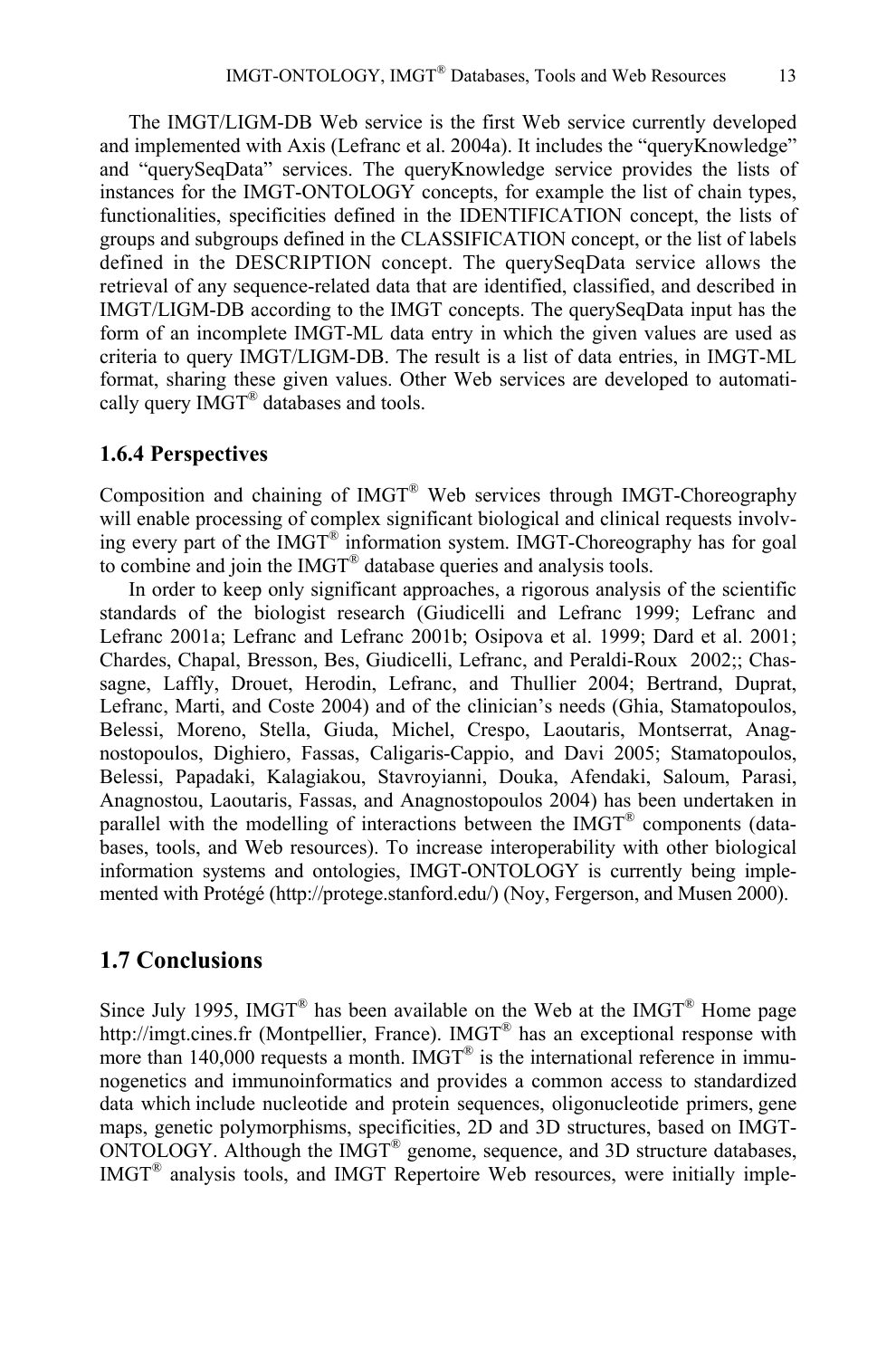mented for the IG, TR, and MHC of human and other vertebrates, data and knowledge management standardization has now been extended to the IgSF proteins other than IG or TR (Williams and Barclay 1988) and to the MhcSF proteins other than MHC (Maenaka and Jones 1999), of any species (IMGT Repertoire (RPI)). Thus, standardization in IMGT® contributed to data enhancement of the system and new expertised data concepts were readily incorporated.

The IMGT® information is of much value to clinicians and biological scientists in general. IMGT® databases and tools are extensively queried and used by scientists, from both academic and industrial laboratories, who are equally distributed between the United States, Europe, and the rest of the world.  $IMGT^{\circledR}$  is used in very diverse domains: (i) fundamental research and medical research (repertoire analysis of the IG antibody sites and of the TR recognition sites in normal and pathological situations such as autoimmune diseases, infectious diseases, AIDS, leukemias, lymphomas, myelomas), (ii) veterinary research (IG and TR repertoires in farm and wildlife species), (iii) genome diversity and genome evolution studies of the adaptive immune responses, (iv) structural evolution of the IgSF and MhcSF proteins, (v) biotechnology related to antibody engineering (single chain Fragment variable (scFv), phage displays, combinatorial libraries, chimeric, humanized, and human antibodies), (vi) diagnostics (clonalities, detection and follow-up of residual diseases), and (vii) therapeutical approaches (grafts, immunotherapy, vaccinology). By its high quality and its data distribution based on IMGT-ONTOLOGY, IMGT<sup>®</sup> has an important role to play in the development of immunogenetics Web services. The design of IMGT-Choreography and the creation of dynamic interactions between the IMGT® databases and tools, using Web services and IMGT-ML, represent novel and major developments of IMGT<sup>®</sup>, the international reference in immunogenetics and immunoinformatics.

## **1.8 Citing IMGT®**

Users are requested to cite this article, and to quote the IMGT® home page URL, http://imgt.cines.fr. Individual IMGT<sup>®</sup> databases, tools, and Web resources should also be quoted where relevant: IMGT/GENE-DB (Giudicelli et al. 2005), IMGT/GeneInfo (Baum et al. 2006), IMGT/LIGM-DB (Giudicelli et al. 2006), IMGT/MHC-DB (Robinson et al. 2003), IMGT/PRIMER-DB (Folch et al. 2004), IMGT/V-QUEST (Giudicelli et al. 2004), IMGT/JunctionAnalysis (Yousfi Monod et al. 2004), IMGT/PhyloGene (Elemento and Lefranc 2003), IMGT/3Dstructure-DB (Kaas et al. 2004), IMGT/StructuralQuery (Kaas et al. 2004), and IMGT/Collier-de-Perles (Kaas and Lefranc 2005; Kaas and Lefranc 2007).

#### **Acknowledgements**

I am very grateful to the IMGT® team for its expertise and its constant motivation. I thank Véronique Giudicelli, Joumana Jabado-Michaloud, Chantal Ginestoux, Géraldine Folch, Patrice Duroux, François Ehrenmann, Xavier Brochet, and Gérard Lefranc for helpful discussion. IMGT<sup>®</sup> is a registered Centre National de la Recher-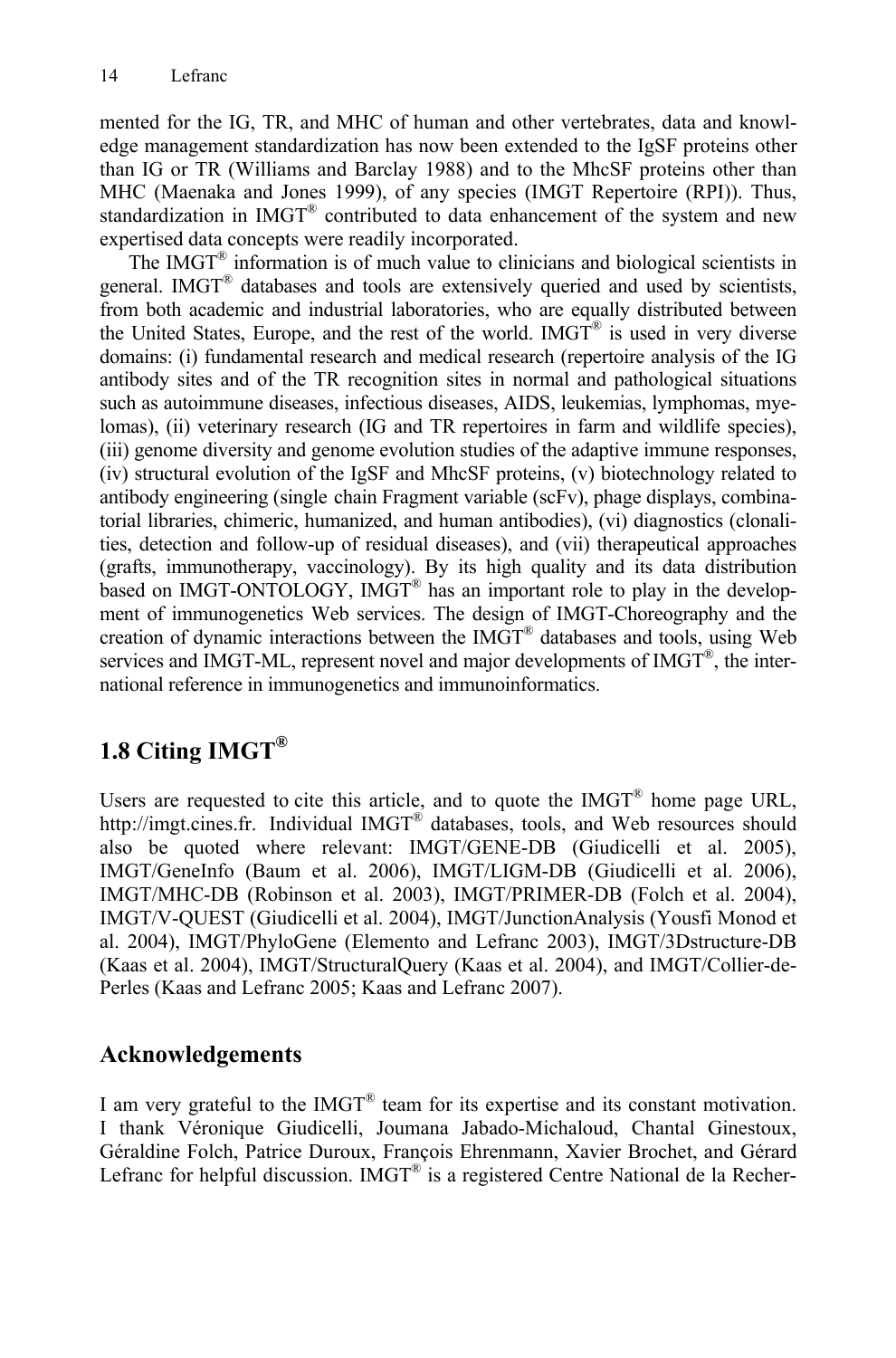che Scientifique (CNRS) mark. IMGT<sup>®</sup> has been a National Bioinformatics Platform RIO (CNRS, INSERM, CEA, INRA) since 2001. IMGT<sup>®</sup> was funded in part by the BIOMED1 (BIOCT930038), Biotechnology BIOTECH2 (BIO4CT960037), and 5th PCRDT Quality of Life and Management of Living Resources (QLG2-2000-01287) programs of the European Union and received subventions from the Association pour la Recherche sur le Cancer (ARC) and from the Génopole-Montpellierl'Education Nationale, de l'Enseignement Supérieur et de la Recherche (MENESR), Université Montpellier II Plan Pluri-Formation, the Réseau National des Génopoles (RNG), BIOSTIC-LR2004, ACI-IMPBIO IMP82-2004, GIS AGENAE, Région Languedoc-Roussillon, Agence Nationale de la Recherche ANR (BIOSYS06\_ 135457), and the ImmunoGrid project (IST-2004-028069) of the 6th framework program of the European Union. Languedoc-Roussillon. IMGT<sup>®</sup> is currently supported by the CNRS, the Ministère de

#### **References**

- Baum, T.P., Hierle, V., Pascal, N., Bellahcene, F., Chaume, D., Lefranc, M.-P., Jouvin-Marche, E., Marche, P.N., and Demongeot, J. (2006) IMGT/GeneInfo: T cell receptor gamma TRG and delta TRD genes in database give access to all TR potential V(D)J recombinations. BMC Bioinformatics 7:224.
- Berman, H.M., Westbrook, J., Feng, Z., Gilliland, G., Bhat, T.N., Weissig, H., Shindyalov, I.N., and Bourne, P.E. (2000) The Protein Data Bank. Nucleic Acids Res. 28:235-242.
- Bertrand, G., Duprat, E., Lefranc, M.-P., Marti, J., and Coste, J. (2004) Characterization of human FCGR3B\*02 (HNA-1b, NA2) cDNAs and IMGT standardized description of FCGR3B alleles. Tissue Antigens 64:119-131.
- Blake, J.A., Richardson, J.E., Bult, C.J., Kadin, J.A., Eppig, J.T., and Mouse Genome Database Group (2003) MGD: The Mouse Genome Database. Nucleic Acids Res. 31:193-195.
- Bosc, N., and Lefranc, M.-P. (2000) The Mouse (*Mus musculus*) T cell receptor β variable (TRBV), diversity (TRBD) and joining (TRBJ) genes. Exp. Clin. Immunogenet. 17:216-228.
- Bosc, N., Contet, V. and Lefranc, M.-P. (2001) The mouse (*Mus musculus*) T cell receptor delta variable (TRDV), diversity (TRDD) and joining (TRDJ) genes. Exp. Clin. Immunogenet. 18:51-58.
- Bosc, N., and Lefranc, M.-P. (2003) IMGT Locus in focus: The mouse (*Mus musculus*) T cell receptor  $\alpha$  (TRA) and delta (TRD) variable genes. Dev. Comp. Immunol. 27:465-497.
- Chardes, T., Chapal, N., Bresson, D., Bes, C., Giudicelli, V., Lefranc, M.-P., and Peraldi-Roux, S. (2002) The human anti-thyroid peroxidase autoantibody repertoire in Graves' and Hashimoto's autoimmune thyroid diseases. Immunogenetics 54:141-157.
- Chassagne, S., Laffly, E., Drouet, E., Herodin, F., Lefranc, M.-P., and Thullier, P. (2004) A high affinity macaque antibody Fab with human-like framework regions obtained from a small phage display immune library. Mol. Immunol. 41:539-546.
- Chaume, D., Giudicelli, V., and Lefranc, M.-P. (2001) IMGT-ML a language for IMGT-ONTOLOGY and IMGT/LIGM-DB data. In: CORBA and XML: Towards a bioinformatics integrated network environment. Proceedings of NETTAB 2001, Network Tools and Applications in Biology, pp. 71-75.
- Chaume, D., Giudicelli, V., Combres, K., and Lefranc, M.-P. (2003) IMGT-ONTOLOGY and IMGT-ML for Immunogenetics and immunoinformatics. In: *Abstract book of the*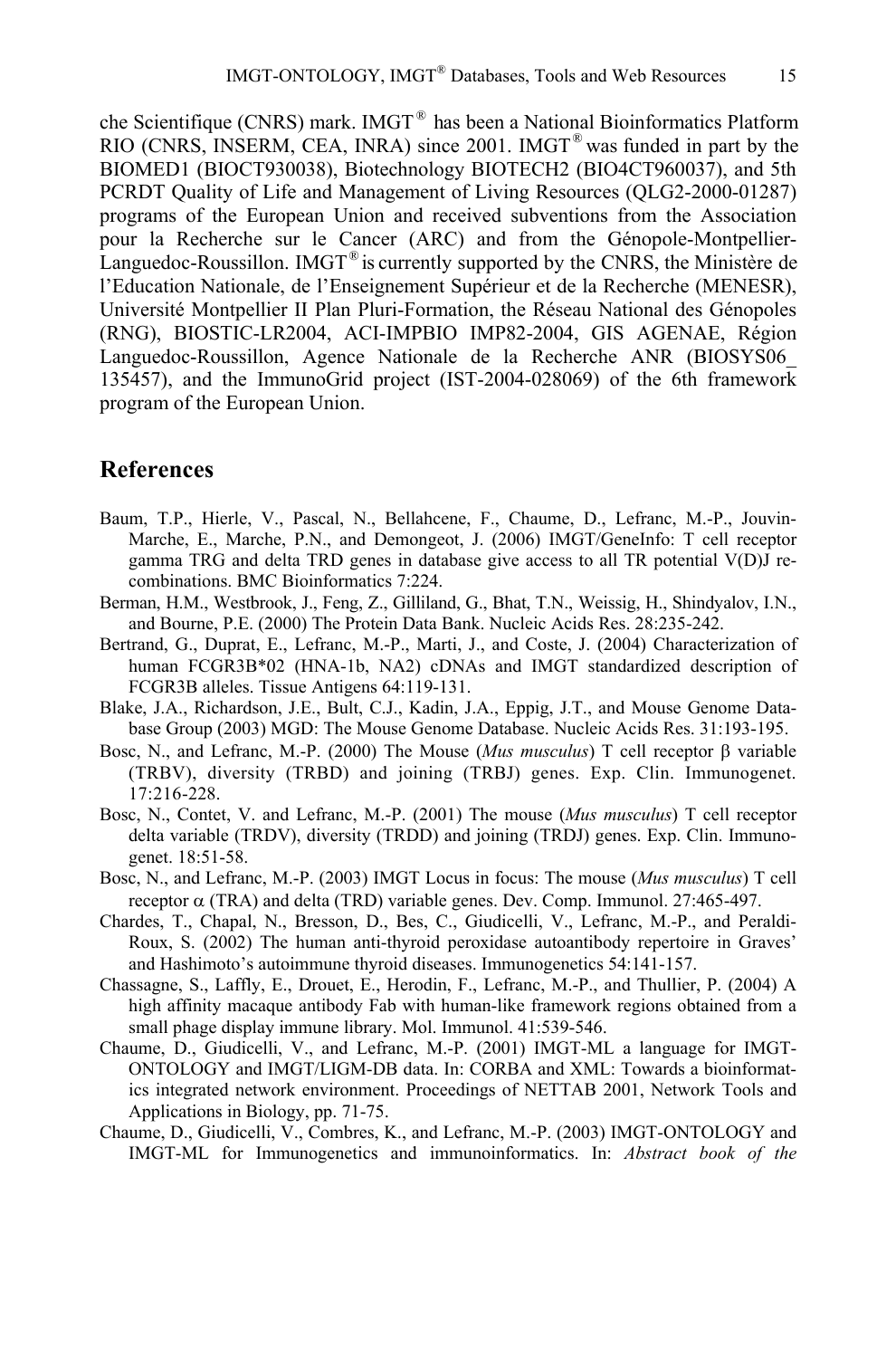*Sequence databases and Ontologies satellite event. European Congress in Computational Biology ECCB'2003,* pp. 22-23.

- Chaume, D., Giudicelli, V., Combres, K., Ginestoux, C., and Lefranc, M.-P. (2005) IMGT-Choreography: Processing of complex immunogenetics knowledge. In: *Computational Methods in Systems Biology CMSB 2004. Lecture Notes in Bioinformatics LNBI,* Springer, pp. 73-84.
- Dard, P., Lefranc, M.-P., Osipova, L., and Sanchez-Mazas, A. (2001) DNA sequence variability of IGHG3 genes associated to the main G3m haplotypes in human populations. Eur. J. Hum. Genet. 9:765-772.
- Duprat, E., and Lefranc, M.-P. (2003) IMGT standardization and analysis of V-LIKE-, C-LIKE- and G-LIKE-DOMAINs. In: *Proceedings of the European Conference on Computational Biology ECCB''2003,* PS-32, pp. 223-224.
- Elemento, O., Gascuel, O., and Lefranc, M.-P. (2002) Reconstructing the duplication history of tandemly repeated genes. Mol. Biol. Evol. 19:278-288.
- Elemento, O., and Lefranc, M.-P. (2003) IMGT/PhyloGene: An on-line tool for comparative analysis of immunoglobulin and T cell receptor genes. Dev. Comp. Immunol. 27 :763-779.
- Folch, G., Bertrand, J., Lemaitre, M., and Lefranc, M.-P. (2004) IMGT/PRIMER-DB. In: M.Y. Galperin (Ed.), The Molecular Biology Database Collection: 2004 update. Nucleic Acids Res. 32:3-22.
- Ghia, P., Stamatopoulos, K., Belessi, C., Moreno, C., Stella, S., Giuda, G., Michel, A., Crespo, M., Laoutaris, N., Montserrat, E., Anagnostopoulos, A., Dighiero, G., Fassas, A., Caligaris-Cappio, F., and Davi, F. (2005) Geographical patterns and pathogenetic implications of IGHV gene usage in chronic lymphocytic leukemia: The lesson of the IGHV3-21 gene. Blood 105:1678-1685.
- Giudicelli, V., and Lefranc, M.-P. (1999) Ontology for Immunogenetics: The IMGT-ONTOLOGY. Bioinformatics 12:1047-1054.
- Giudicelli, V., Protat, C., and Lefranc, M.-P. (2003) The IMGT strategy for the automatic annotation of IG and TR cDNA sequences: IMGT/Automat. In: *Proceedings of the Euro* pean Conference on Computational Biology ECCB'2003, DKB-31, pp. 103-104.
- Giudicelli, V., Chaume, D., and Lefranc, M.-P. (2004) IMGT/V-QUEST, an integrated software program for immunoglobulin and T cell receptor V-J and V-D-J rearrangement analysis. Nucleic Acids Res. 32:W435-W440.
- Giudicelli, V., Chaume, D., and Lefranc, M.-P. (2005) IMGT/GENE-DB: A comprehensive database for human and mouse immunoglobulin and T cell receptor genes. Nucleic Acids Res. 33:D256–D261.
- Giudicelli, V., Ginestoux, C., Folch, G., Jabado-Michaloud, J., Chaume, D., and Lefranc, M.-P. (2006) IMGT/LIGM-DB, the IMGT® comprehensive database of immunoglobulin and T cell receptor nucleotide sequences. Nucleic Acids Res. 34**:**D781-D784.
- Kaas, Q., Ruiz, M., and Lefranc, M.-P. (2004) IMGT/3Dstructure-DB and IMGT/StructuralQuery, a database and a tool for immunoglobulin, T cell receptor and MHC structural data. Nucleic Acids Res. 32:D208-D210.
- Kaas, Q., and Lefranc, M.-P. (2005) T cell receptor/peptide/MHC molecular characterization and standardized pMHC contact sites in IMGT/3Dstructure-DB. *In Silico* Biol. 5:505-528.
- Kaas, Q., and Lefranc, M.-P. (2007) IMGT Colliers de Perles: Standardized sequence-structure representations of the IgSF and MhcSF superfamily domains. Curr. Bioinformatics 2:21-30.
- Kulikova, T., Aldebert, P., Althorpe, N., Baker, W., Bates, K., Browne, P., van den Broek, A., Cochrane, G., Duggan, K., Eberhardt, R., Faruque, N., Garcia-Pastor, M., Harte, N., Kanz, C., Leinonen, R., Lin, Q., Lombard, V., Lopez, R., Mancuso, R., McHale, M., Nardone, F., Silventoinen, V., Stoehr, P., Stoesser, G., Tuli, M.A., Tzouvara, K., Vaughan, R., Wu, D., Zhu, W., and Apweiler, R. (2004) The EMBL Nucleotide Sequence Database. Nucleic Acids Res. 32:D27-D30.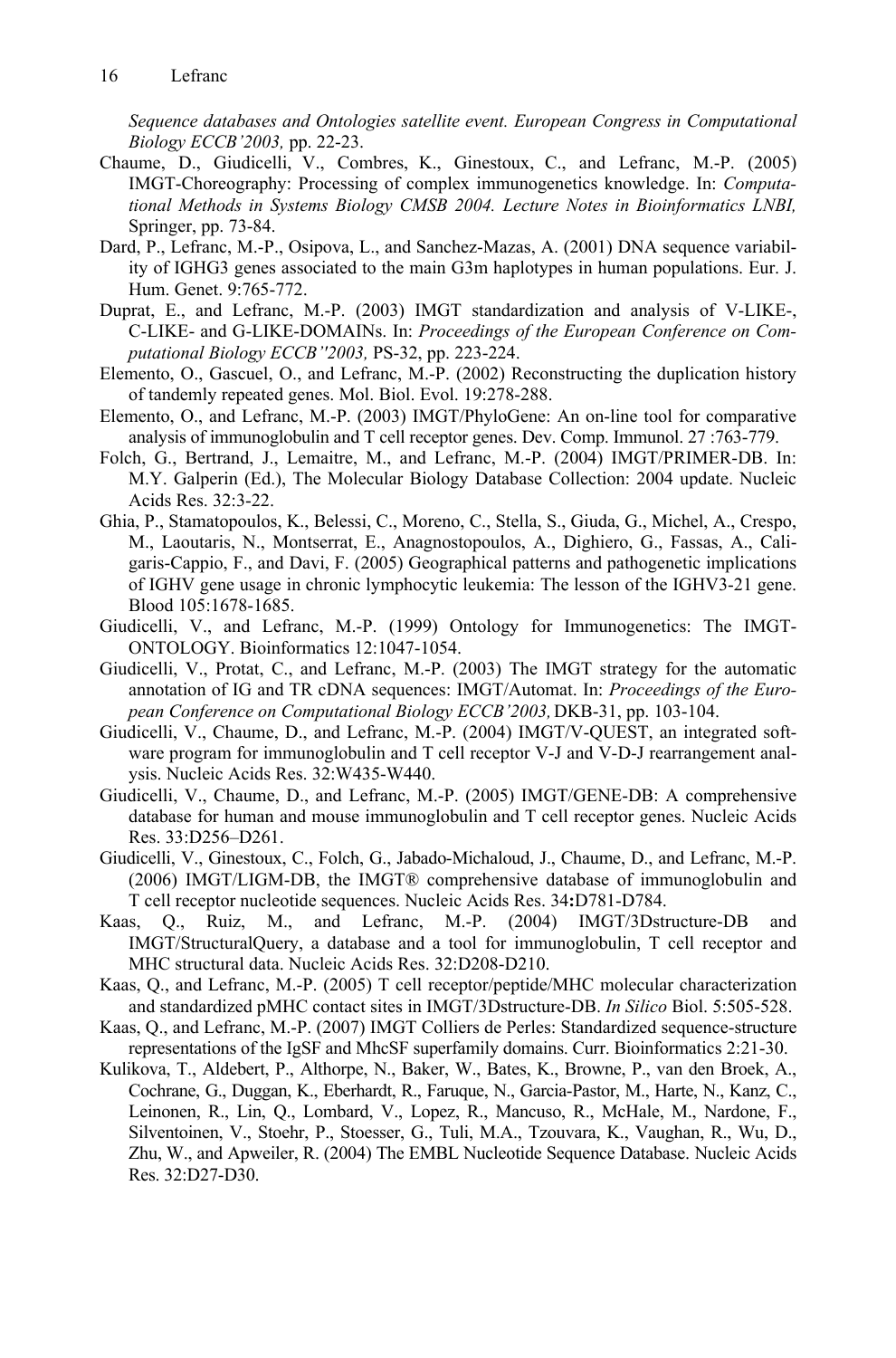- Lefranc, M.-P., Giudicelli, V., Busin, C., Malik, A., Mougenot, I., Déhais, P., and Chaume, D. (1995) LIGM-DB/IMGT: An integrated database of Ig and TcR, part of the Immunogenetics database. Ann. N. Y. Acad. Sci. 764:47-49.
- Lefranc, M.-P. (1997) Unique database numbering system for immunogenetic analysis. Immunol. Today 18:509.
- Lefranc, M.-P. (1999) The IMGT unique numbering for immunoglobulins, T cell receptors and Ig-like domains. The Immunologist 7:132-136.
- Lefranc, M.-P., Giudicelli, V., Ginestoux, C., Bodmer, J., Müller, W., Bontrop, R., Lemaitre, M., Malik, A., Barbié, V., and Chaume, D. (1999) IMGT, the international ImMuno-GeneTics database. Nucleic Acids Res. 27:209-212.
- Lefranc, M.-P. (2000a) Nomenclature of the human T cell receptor genes. In: *Current Protocols in Immunology,* John Wiley & Sons, New York, Supplement 40, A.1O.1-A.1O.23.
- Lefranc, M.-P. (2000b) Nomenclature of the human immunoglobulin genes. In: *Current Protocols in Immunology,* John Wiley & Sons, New York, Supplement 40, A.1P.1-A.1P.37.
- Lefranc, M.-P. (2000c) Locus maps and genomic repertoire of the human T cell receptor genes. The Immunologist 8:72-79.
- Lefranc, M.-P. (2000d) Locus maps and genomic repertoire of the human immunoglobulin genes. The Immunologist 8:80-88.
- Lefranc, M.-P., and Lefranc, G. (2001a) *The Immunoglobulin FactsBook.* Academic Press, London, 458.
- Lefranc, M.-P., and Lefranc, G. (2001b) *The T cell receptor FactsBook.* Academic Press, London, 398.
- Lefranc, M.-P. (2003) IMGT, the international ImMunoGeneTics information system® (http://imgt.cines.fr). In: B.K.C. Lo (Ed.), *Antibody Engineering: Methods and Protocols.* 2nd edition*. Methods in Molecular Biology.* Humana Press, USA, 248, pp. 27-49.
- Lefranc, M.-P., Pommié, C., Ruiz, M., Giudicelli, V., Foulquier, E., Truong, L., Thouvenin-Contet, V., and Lefranc, G. (2003) IMGT unique numbering for immunoglobulin and T cell receptor variable domains and Ig superfamily V-like domains. Dev. Comp. Immunol. 27:55-77.
- Lefranc, M.-P., and Lefranc, G. (2004) Immunoglobulin lambda (IGL) genes of human and mouse. In: T. Honjo, F.W. Alt, and M.S. Neuberger (Eds.), *Molecular Biology of B Cells.*  Academic Press, Elsevier Science, pp. 37-59.
- Lefranc, M.-P., Clément, O., Kaas, Q., Duprat, E., Chastellan, P., Coelho, I., Combres, K., Ginestoux, C., Giudicelli, V., Chaume, D., and Lefranc, G. (2004a) IMGT-Choreography for Immunogenetics and Immunoinformatics. *In Silico* Biol. 5:6.
- Lefranc, M.-P., Giudicelli, V., Ginestoux, C., Bosc, N., Folch, G., Guiraudou, D., Jabado-Michaloud, J., Magris, S., Scaviner, D., Thouvenin, V., Combres, K., Girod, D., Jeanjean, S., Protat, C., Monod, M.Y., Duprat, E., Kaas, Q., Pommié, C., Chaume, D., and Lefranc, G. (2004b) IMGT-ONTOLOGY for Immunogenetics and Immunoinformatics (http://imgt.cines.fr). *In Silico* Biol. 4:17-29.
- Lefranc, M.-P., Giudicelli, V., Kaas, Q., Duprat, E., Jabado-Michaloud, J., Scaviner, D., Ginestoux, C., Clément, O., Chaume, D., and Lefranc, G. (2005a) IMGT, the international ImMunoGeneTics information system<sup>®</sup>. Nucleic Acids Res. 33:D593-D597.
- Lefranc, M.-P., Pommié, C., Kaas, Q., Duprat, E., Bosc, N., Guiraudou, D., Jean, C., Ruiz, M., Da Piedade, I., Rouard, M., Foulquier, E., Thouvenin, V., and Lefranc, G. (2005b) IMGT unique numbering for immunoglobulin and T cell receptor constant domains and Ig superfamily C-like domains. Dev. Comp. Immunol. 29:185-203.
- Lefranc, M.-P., Duprat, E., Kaas, Q., Tranne, M., Thiriot, A., and Lefranc, G. (2005c) IMGT unique numbering for MHC groove G-DOMAIN and MHC superfamily (MhcSF) G-LIKE-DOMAIN. Dev. Comp. Immunol. 29:917-938.
- Letovsky, S.I., Cottingham, R.W., Porter, C.J., and Li, P.W. (1998) GDB: The Human Genome Database. Nucleic Acids Res. 26:94-99.